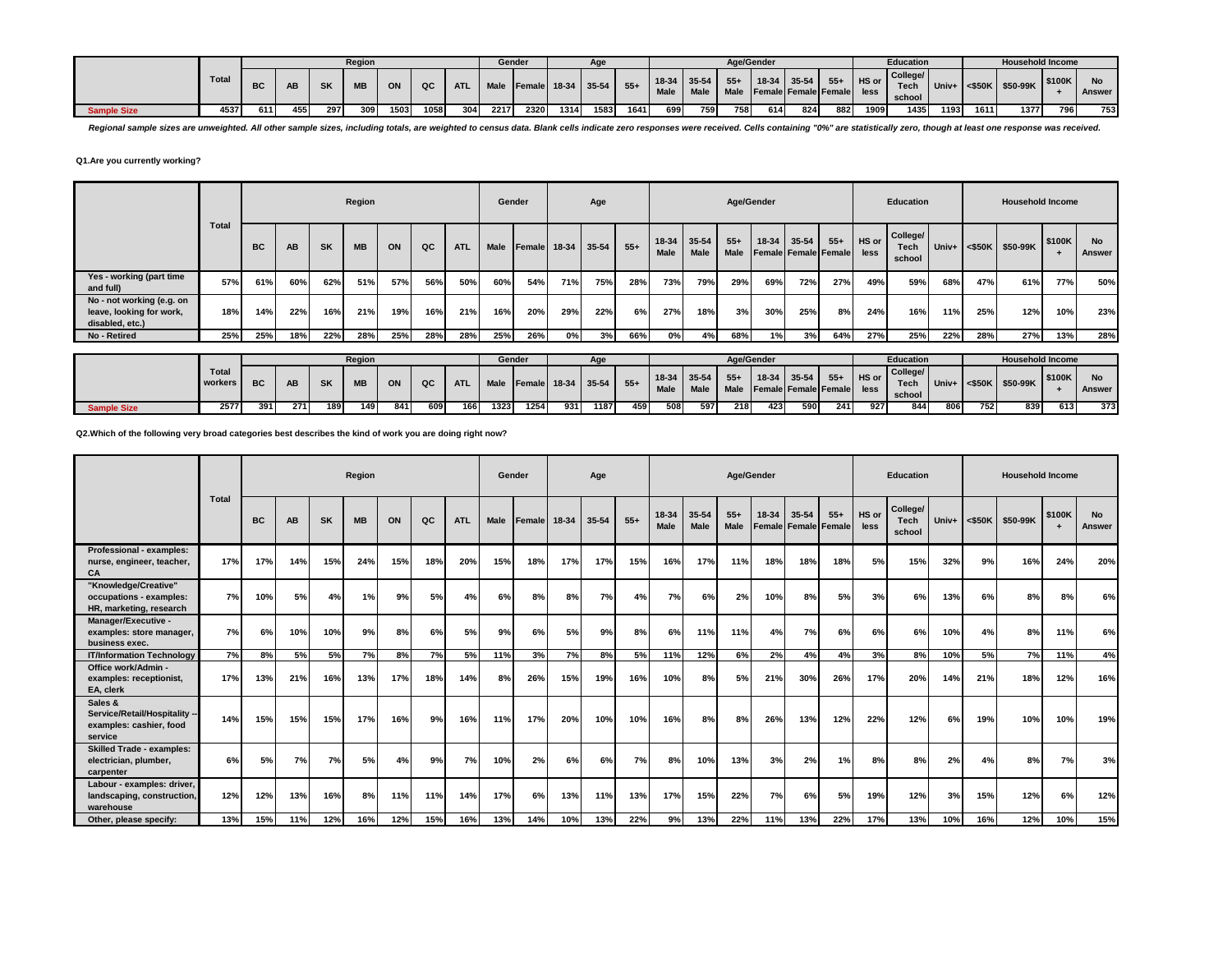#### **Q3.[Summary of Satisfied]How satisfied are you with your current employment when it comes to each of the following:**

|                                                   |              |           |           |           | Region    |     |     |            | Gender      |                 |       | Age   |       |                      |               |                      | Age/Gender      |       |                               |               | <b>Education</b>                  |       |     | <b>Household Income</b> |        |                     |
|---------------------------------------------------|--------------|-----------|-----------|-----------|-----------|-----|-----|------------|-------------|-----------------|-------|-------|-------|----------------------|---------------|----------------------|-----------------|-------|-------------------------------|---------------|-----------------------------------|-------|-----|-------------------------|--------|---------------------|
|                                                   | <b>Total</b> | <b>BC</b> | <b>AB</b> | <b>SK</b> | <b>MB</b> | ON  | QC  | <b>ATL</b> | <b>Male</b> | <b>I</b> Female | 18-34 | 35-54 | $55+$ | 18-34<br><b>Male</b> | 35-54<br>Male | $55+$<br><b>Male</b> | 18-34<br>Female | 35-54 | $55+$<br><b>Female Female</b> | HS or<br>less | College/<br><b>Tech</b><br>school | Univ+ |     | <\$50K \$50-99K         | \$100K | <b>No</b><br>Answer |
| <b>Opportunities for</b><br>advancing your career | 60%          | 55%       | 64%       | 60%       | 69%       | 61% | 56% | 64%        | 63%         | 56%             | 59%   | 57%   | 68%   | 63%                  | 62%           | 66%                  | 55%             | 51%   | 70%                           | 60%           | 59%                               | 60%   | 56% | 59%                     | 65%    | 60%                 |
| Your pay and benefits                             | 64%          | 56%       | 67%       | 69%       | 69%       | 64% | 63% | 67%        | 66%         | 61%             | 61%   | 66%   | 62%   | 65%                  | 68%           | 62%                  | 56%             | 64%   | 63%                           | 59%           | 67%                               | 65%   | 53% | 67%                     | 73%    | 61%                 |
| Your employer's<br>appreciation for your work     | 67%          | 63%       | 61%       | 72%       | 75%       | 69% | 64% | 68%        | 67%         | 67%             | 68%   | 64%   | 70%   | 67%                  | 66%           | 69%                  | 69%             | 63%   | 72%                           | 67%           | 66%                               | 66%   | 66% | 65%                     | 68%    | 69%                 |
| The amount of job<br>security you have            | 72%          | 73%       | 72%       | 80%       | 75%       | 70% | 73% | 69%        | 72%         | 71%             | 70%   | 73%   | 74%   | 71%                  | 74%           | 73%                  | 69%             | 71%   | 75%                           | 71%           | 73%                               | 71%   | 66% | 74%                     | 79%    | 68%                 |
| The type of work you are<br>doing                 | 80%          | 76%       | 83%       | 84%       | 90%       | 78% | 81% | 85%        | 79%         | 81%             | 75%   | 81%   | 89%   | 74%                  | 80%           | 85%                  | 75%             | 81%   | 92%                           | 80%           | 81%                               | 78%   | 76% | 81%                     | 84%    | 78%                 |
| Allows balance/flexibility<br>for family needs    | 79%          | 80%       | 83%       | 80%       | 87%       | 80% | 73% | 79%        | 78%         | 79%             | 75%   | 80%   | 82%   | 77%                  | 79%           | 79%                  | 74%             | 81%   | 85%                           | 77%           | 79%                               | 80%   | 75% | 80%                     | 82%    | 78%                 |
| Lets you use your training<br>and skills          | 76%          | 74%       | 79%       | 76%       | 79%       | 78% | 72% | 79%        | 75%         | 77%             | 72%   | 77%   | 84%   | 72%                  | 77%           | 79%                  | 72%             | 77%   | 89%                           | 77%           | 77%                               | 75%   | 68% | 79%                     | 81%    | <b>78%</b>          |
| <b>Personal fulfillment</b>                       | 70%          | 61%       | 74%       | 73%       | 73%       | 71% | 71% | 75%        | 70%         | 71%             | 65%   | 70%   | 80%   | 66%                  | 71%           | 74%                  | 64%             | 70%   | 86%                           | 70%           | 72%                               | 70%   | 67% | 72%                     | 72%    | 70%                 |
| Workload/amount of<br>stress                      | 69%          | 67%       | 73%       | 70%       | 78%       | 68% | 68% | 69%        | 70%         | 68%             | 72%   | 66%   | 73%   | 71%                  | 67%           | 73%                  | 72%             | 64%   | 72%                           | 71%           | 69%                               | 67%   | 69% | 68%                     | 70%    | 69%                 |
| Your current employment<br>situation overall      | 74%          | 70%       | 75%       | 78%       | 78%       | 74% | 73% | 71%        | 74%         | 74%             | 70%   | 73%   | 82%   | 70%                  | 75%           | 78%                  | 70%             | 72%   | 86%                           | 74%           | 75%                               | 72%   | 69% | 74%                     | 79%    | 72%                 |

### **Q3.[Summary of Unsatisfied]How satisfied are you with your current employment when it comes to each of the following:**

|                                                   |       |           |           |           | Region    |     |     |            |      | Gender       |     | Age       |       |                      |                      | Age/Gender           |                 |           |                               |               | <b>Education</b>                  |       |           | <b>Household Income</b> |        |                     |
|---------------------------------------------------|-------|-----------|-----------|-----------|-----------|-----|-----|------------|------|--------------|-----|-----------|-------|----------------------|----------------------|----------------------|-----------------|-----------|-------------------------------|---------------|-----------------------------------|-------|-----------|-------------------------|--------|---------------------|
|                                                   | Total | <b>BC</b> | <b>AB</b> | <b>SK</b> | <b>MB</b> | ON  | QC  | <b>ATL</b> | Male | Female 18-34 |     | $35 - 54$ | $55+$ | 18-34<br><b>Male</b> | 35-54<br><b>Male</b> | $55+$<br><b>Male</b> | 18-34<br>Female | $35 - 54$ | $55+$<br><b>Female Female</b> | HS or<br>less | College/<br><b>Tech</b><br>school | Univ+ | $<$ \$50K | \$50-99K                | \$100K | <b>No</b><br>Answer |
| <b>Opportunities for</b><br>advancing your career | 40%   | 45%       | 36%       | 40%       | 31%       | 39% | 44% | 36%        | 37%  | 44%          | 41% | 43%       | 32%   | 37%                  | 38%                  | 34%                  | 45%             | 49%       | 30%                           | 40%           | 41%                               | 40%   | 44%       | 41%                     | 35%    | 40%                 |
| Your pay and benefits                             | 36%   | 44%       | 33%       | 31%       | 31%       | 36% | 37% | 33%        | 34%  | 39%          | 39% | 34%       | 38%   | 35%                  | 32%                  | 38%                  | 44%             | 36%       | 37%                           | 41%           | 33%                               | 35%   | 47%       | 33%                     | 27%    | 39%                 |
| Your employer's<br>appreciation for your work     | 33%   | 37%       | 39%       | 28%       | 25%       | 31% | 36% | 32%        | 33%  | 33%          | 32% | 36%       | 30%   | 33%                  | 34%                  | 31%                  | 31%             | 37%       | 28%                           | 33%           | 34%                               | 34%   | 34%       | 35%                     | 32%    | 31%                 |
| The amount of job<br>security you have            | 28%   | 27%       | 28%       | 20%       | 25%       | 30% | 27% | 31%        | 28%  | 29%          | 30% | 27%       | 26%   | 29%                  | 26%                  | 27%                  | 31%             | 29%       | 25%                           | 29%           | 27%                               | 29%   | 34%       | 26%                     | 21%    | 32%                 |
| The type of work you are<br>doing                 | 20%   | 24%       | 17%       | 16%       | 10%       | 22% | 19% | 15%        | 21%  | 19%          | 25% | 19%       | 11%   | 26%                  | 20%                  | 15%                  | 25%             | 19%       | 8%                            | 20%           | 19%                               | 22%   | 24%       | 19%                     | 16%    | 22%                 |
| Allows balance/flexibility<br>for family needs    | 21%   | 20%       | 17%       | 20%       | 13%       | 20% | 27% | 21%        | 22%  | 21%          | 25% | 20%       | 18%   | 23%                  | 21%                  | 21%                  | 26%             | 19%       | 15%                           | 23%           | 21%                               | 20%   | 25%       | 20%                     | 18%    | 22%                 |
| Lets you use your training<br>and skills          | 24%   | 26%       | 21%       | 24%       | 21%       | 22% | 28% | 21%        | 25%  | 23%          | 28% | 23%       | 16%   | 28%                  | 23%                  | 21%                  | 28%             | 23%       | 11%                           | 23%           | 23%                               | 25%   | 32%       | 21%                     | 19%    | 22%                 |
| <b>Personal fulfillment</b>                       | 30%   | 39%       | 26%       | 27%       | 27%       | 29% | 29% | 25%        | 30%  | 29%          | 35% | 30%       | 20%   | 34%                  | 29%                  | 26%                  | 36%             | 30%       | 14%                           | 30%           | 28%                               | 30%   | 33%       | 28%                     | 28%    | 30%                 |
| Workload/amount of<br>stress                      | 31%   | 33%       | 27%       | 30%       | 22%       | 32% | 32% | 31%        | 30%  | 32%          | 28% | 34%       | 27%   | 29%                  | 33%                  | 27%                  | 28%             | 36%       | 28%                           | 29%           | 31%                               | 33%   | 31%       | 32%                     | 30%    | 31%                 |
| Your current employment<br>situation overall      | 26%   | 30%       | 25%       | 22%       | 22%       | 26% | 27% | 29%        | 26%  | 26%          | 30% | 27%       | 18%   | 30%                  | 25%                  | 22%                  | 30%             | 28%       | 14%                           | 26%           | 25%                               | 28%   | 31%       | 26%                     | 21%    | 28%                 |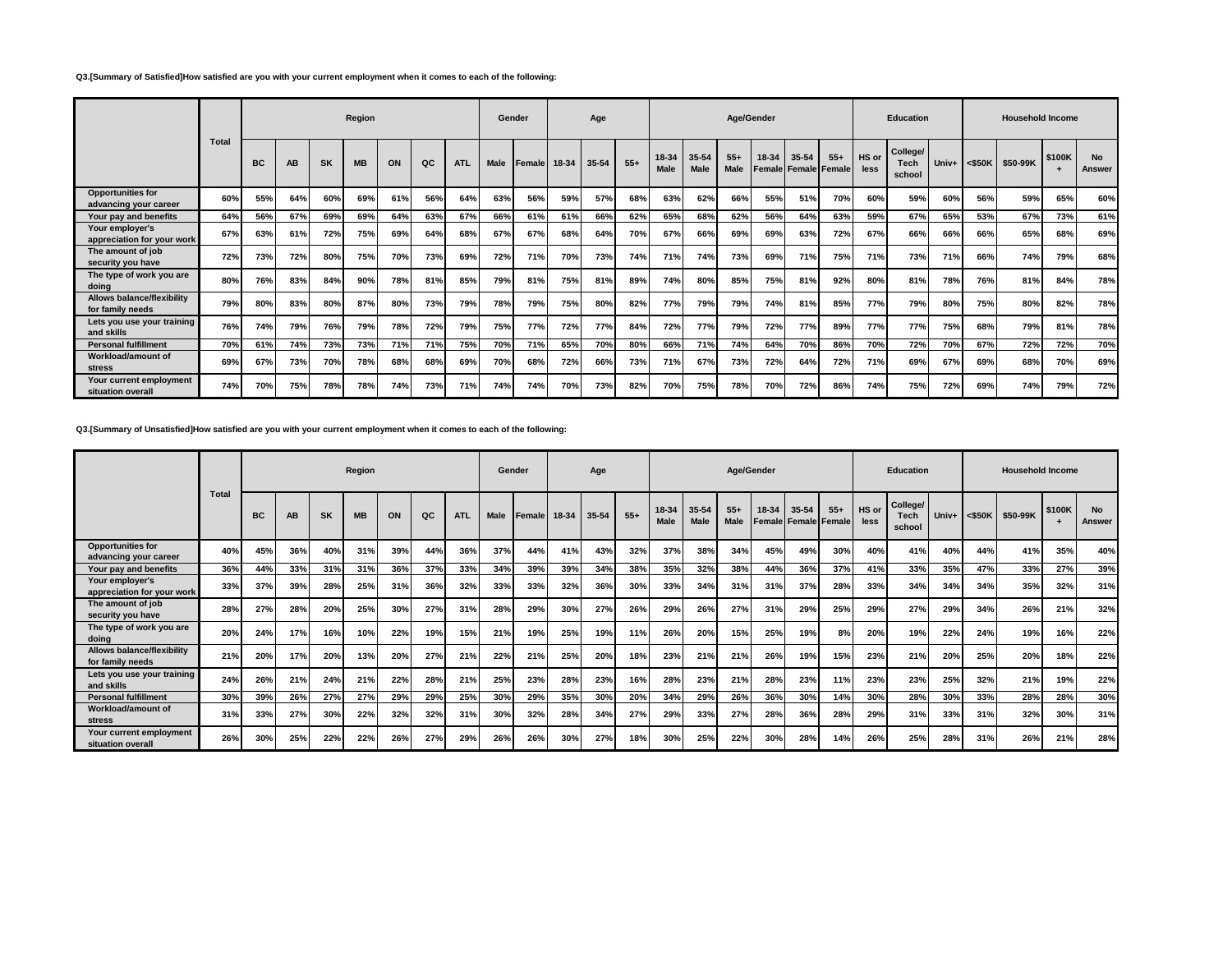#### **Q3.[Opportunities for advancing your career]How satisfied are you with your current employment when it comes to each of the following:**

|                         |       |           |     |     | Region    |     |     |            | Gender      |               |       | Age       |       |                 |                          | Age/Gender    |       |                                          |       |               | <b>Education</b>                  |       |                   | <b>Household Income</b> |        |                     |
|-------------------------|-------|-----------|-----|-----|-----------|-----|-----|------------|-------------|---------------|-------|-----------|-------|-----------------|--------------------------|---------------|-------|------------------------------------------|-------|---------------|-----------------------------------|-------|-------------------|-------------------------|--------|---------------------|
|                         | Total | <b>BC</b> | AB  | SK  | <b>MB</b> | ON  | QC  | <b>ATL</b> | <b>Male</b> | <b>Female</b> | 18-34 | $35 - 54$ | $55+$ | $18-34$<br>Male | $35 - 54$<br><b>Male</b> | $55+$<br>Male | 18-34 | $35 - 54$<br><b>Female Female Female</b> | $55+$ | HS or<br>less | College/<br><b>Tech</b><br>school | Univ+ | $<$ \$50K $\vert$ | \$50-99K                | \$100K | <b>No</b><br>Answer |
| Verv satisfied          | 14%   | 12%       | 14% | 14% | 21%       | 13% | 14% | 17%        | 15%         | 13%           | 16%   | 12%       | 15%   | 15%             | 13%                      | 18%           | 16%   | 12%                                      | 12%   | 13%           | 15%                               | 15%   | 12%               | 13%                     | 19%    | 12%                 |
| <b>Satisfied</b>        | 46%   | 43%       | 50% | 46% | 49%       | 47% | 42% | 47%        | 48%         | 43%           | 44%   | 44%       | 53%   | 48%             | 49%                      | 48%           | 39%   | 39%                                      | 58%   | 47%           | 44%                               | 45%   | 44%               | 46%                     | 46%    | 48%                 |
| <b>Unsatisfied</b>      | 27%   | 29%       | 28% | 29% | 24%       | 24% | 33% | 22%        | 25%         | 30%           | 29%   | 29%       | 19%   | 26%             | 25%                      | 22%           | 32%   | 34%                                      | 17%   | 25%           | 29%                               | 29%   | 28%               | 30%                     | 25%    | 26%                 |
| <b>Verv Unsatisfied</b> | 13%   | 15%       | 8%  | 11% | 7%        | 15% | 11% | 14%        | 12%         | 14%           | 12%   | 14%       | 13%   | 11%             | 13%                      | 12%           | 13%   | 15%                                      | 13%   | 15%           | 12%                               | 11%   | 16%               | 11%                     | 10%    | 14%                 |
| Top2Box                 | 60%   | 55%       | 64% | 60% | 69%       | 61% | 56% | 64%        | 63%         | 56%           | 59%   | 57%       | 68%   | 63%             | 62%                      | 66%           | 55%   | 51%                                      | 70%l  | 60%           | 59%                               | 60%   | 56%               | 59%                     | 65%    | 60%                 |
| Bottom2Box              | 40%   | 45%       | 36% | 40% | 31%       | 39% | 44% | 36%        | 37%         | 44%           | 41%   | 43%       | 32%   | 37%             | 38%                      | 34%           | 45%   | 49%                                      | 30%   | 40%           | 41%                               | 40%   | 44%               | 41%                     | 35%    | 40%                 |

#### **Q3.[Your pay and benefits]How satisfied are you with your current employment when it comes to each of the following:**

|                         |              |           |     |           | Region    |     |     |            | Gender |                |             | Age |       |                            |             |                      | Age/Gender |       |                               |               | Education                         |       |     | <b>Household Income</b> |        |               |
|-------------------------|--------------|-----------|-----|-----------|-----------|-----|-----|------------|--------|----------------|-------------|-----|-------|----------------------------|-------------|----------------------|------------|-------|-------------------------------|---------------|-----------------------------------|-------|-----|-------------------------|--------|---------------|
|                         | <b>Total</b> | <b>BC</b> | AB  | <b>SK</b> | <b>MB</b> | ON  | QC  | <b>ATL</b> | Male   | <b>IFemale</b> | 18-34 35-54 |     | $55+$ | 18-34 35-54<br><b>Male</b> | <b>Male</b> | $55+$<br><b>Male</b> | 18-34      | 35-54 | $55+$<br>Female Female Female | HS or<br>less | College/<br><b>Tech</b><br>school | Univ+ |     | $\leq$ \$50K \$50-99K   | \$100K | No.<br>Answer |
| Verv satisfied          | 17%          | 15%       | 19% | 16%       | 17%       | 16% | 19% | 18%        | 17%    | 17%            | 15%         | 18% | 18%   | 16%                        | 19%         | 16%                  | 14%        | 17%   | 20%                           | 15%           | 18%                               | 18%   | 10% | 18%                     | 26%    | 16%           |
| <b>Satisfied</b>        | 46%          | 41%       | 49% | 53%       | 52%       | 48% | 43% | 49%        | 48%    | 44%            | 46%         | 48% | 44%   | 49%                        | 49%         | 46%                  | 42%        | 47%   | 43%                           | 44%           | 49%                               | 47%   | 43% | 50%                     | 47%    | 45%           |
| <b>Unsatisfied</b>      | 27%          | 33%       | 22% | 22%       | 24%       | 26% | 29% | 25%        | 25%    | 28%            | 28%         | 25% | 28%   | 25%                        | 25%         | 28%                  | 32%        | 26%   | 28%                           | 30%           | 24%                               | 26%   | 33% | 24%                     | 23%    | 27%           |
| <b>Very Unsatisfied</b> | 10%          | 11%       | 11% | 9%        | 7%        | 10% | 9%  | 8%         | 9%     | 11%            | 11%         | 8%  | 10%   | 10%                        | 7%          | <b>10%</b>           | 12%        | 10%   | 9%                            | 11%           | 8%                                | 9%    | 14% | 8%                      | 5%     | 12%           |
| Top2Box                 | 64%          | 56%       | 67% | 69%       | 69%       | 64% | 63% | 67%        | 66%    | 61%            | 61%         | 66% | 62%   | 65%                        | 68%         | 62%                  | 56%        | 64%   | 63%                           | 59%           | 67%                               | 65%   | 53% | 67%                     | 73%    | 61%           |
| Bottom2Box              | 36%          | 44%       | 33% | 31%       | 31%       | 36% | 37% | 33%        | 34%    | 39%            | 39%         | 34% | 38%   | 35%                        | 32%         | 38%                  | 44%        | 36%   | 37%                           | 41%           | 33%                               | 35%   | 47% | 33%                     | 27%    | 39%           |

# **Q3.[Your employer's appreciation for your work]How satisfied are you with your current employment when it comes to each of the following:**

|                         |       |     |     |           | Region    |     |     |            |             | Gender          |         | Age       |       |                 |                      |               | Age/Gender |         |                                            |               | <b>Education</b>                  |       |           | <b>Household Income</b> |        |                     |
|-------------------------|-------|-----|-----|-----------|-----------|-----|-----|------------|-------------|-----------------|---------|-----------|-------|-----------------|----------------------|---------------|------------|---------|--------------------------------------------|---------------|-----------------------------------|-------|-----------|-------------------------|--------|---------------------|
|                         | Total | BC  | AB  | <b>SK</b> | <b>MB</b> | ON  | QC  | <b>ATL</b> | <b>Male</b> | <b>I</b> Female | $18-34$ | $35 - 54$ | $55+$ | $18-34$<br>Male | 35-54<br><b>Male</b> | $55+$<br>Male | $18-34$    | $35-54$ | $55+$<br><b>Female   Female   Female  </b> | HS or<br>less | College/<br><b>Tech</b><br>school | Univ+ | $<$ \$50K | \$50-99K                | \$100K | <b>No</b><br>Answer |
| Very satisfied          | 22%   | 22% | 23% | 20%       | 24%       | 20% | 21% | 27%        | 20%         | 23%             | 22%     | 21%       | 23%   | 20%             | 19%                  | 24%           | 25%        | 22%     | 23%                                        | 22%           | 20%                               | 24%   | 20%       | 20%                     | 24%    | 25%                 |
| <b>Satisfied</b>        | 45%   | 41% | 38% | 52%       | 51%       | 49% | 43% | 42%        | 46%         | 43%             | 45%     | 43%       | 47%   | 47%             | 46%                  | 45%           | 44%        | 41%     | 49%                                        | 46%           | 46%                               | 42%   | 46%       | 45%                     | 44%    | 44%                 |
| <b>Unsatisfied</b>      | 22%   | 23% | 26% | 18%       | 13%       | 20% | 25% | 19%        | 22%         | 23%             | 21%     | 24%       | 19%   | 22%             | 22%                  | 18%           | 20%        | 25%     | 20%                                        | 20%           | 21%                               | 25%   | 22%       | 22%                     | 24%    | 19%                 |
| <b>Verv Unsatisfied</b> | 11%   | 14% | 12% | 9%        | 12%       | 10% | 11% | 13%        | 12%         | 11%             | 11%     | 12%       | 10%   | 11%             | 12%                  | 13%           | 11%        | 12%     | 8%                                         | 12%           | 13%                               | 9%    | 12%       | 13%                     | 8%     | 12%                 |
| Top2Box                 | 67%   | 63% | 61% | 72%       | 75%       | 69% | 64% | 68%        | 67%         | 67%             | 68%     | 64%       | 70%   | 67%             | 66%                  | 69%           | 69%        | 63%     | 72%                                        | 67%           | 66%                               | 66%   | 66%       | 65%                     | 68%    | 69%                 |
| Bottom2Box              | 33%   | 37% | 39% | 28%       | 25%       | 31% | 36% | 32%        | 33%         | 33%             | 32%     | 36%       | 30%   | 33%             | 34%                  | 31%           | 31%        | 37%     | 28%                                        | 33%           | 34%                               | 34%   | 34%       | 35%                     | 32%    | 31%                 |

### **Q3.[The amount of job security you have]How satisfied are you with your current employment when it comes to each of the following:**

|                         |              |           |     |           | Region    |     |     |            | Gender |                |               | Age |       |                            |             |               | Age/Gender |           |                                      |               | <b>Education</b>           |       |              | <b>Household Income</b> |        |                     |
|-------------------------|--------------|-----------|-----|-----------|-----------|-----|-----|------------|--------|----------------|---------------|-----|-------|----------------------------|-------------|---------------|------------|-----------|--------------------------------------|---------------|----------------------------|-------|--------------|-------------------------|--------|---------------------|
|                         | <b>Total</b> | <b>BC</b> | AB  | <b>SK</b> | <b>MB</b> | ON  | QC  | <b>ATL</b> | Male   | <b>IFemale</b> | $18-34$ 35-54 |     | $55+$ | 18-34 35-54<br><b>Male</b> | <b>Male</b> | $55+$<br>Male | $18-34$    | $35 - 54$ | $55+$<br><b>Female Female Female</b> | HS or<br>less | College/<br>Tech<br>school | Univ+ | $\leq$ \$50K | \$50-99K                | \$100K | <b>No</b><br>Answer |
| Verv satisfied          | 25%          | 27%       | 28% | 28%       | 27%       | 22% | 28% | 21%        | 26%    | 24%            | 24%           | 25% | 26%   | 25%                        | 25%         | 30%           | 24%        | 25%       | 23%                                  | 26%           | 24%                        | 25%   | 20%          | 25%                     | 33%    | 22%                 |
| <b>Satisfied</b>        | 47%          | 47%       | 45% | 51%       | 47%       | 48% | 45% | 48%        | 47%    | 47%            | 46%           | 47% | 48%   | 46%                        | 49%         | 43%           | 45%        | 46%       | 52%                                  | 45%           | 49%                        | 47%   | 46%          | 49%                     | 46%    | 46%                 |
| <b>Unsatisfied</b>      | 19%          | 20%       | 18% | 10%       | 18%       | 20% | 18% | 20%        | 19%    | 19%            | 21%           | 19% | 16%   | 22%                        | 18%         | 15%           | 19%        | 19%       | 17%                                  | 19%           | 17%                        | 20%   | 22%          | 19%                     | 15%    | 19%                 |
| <b>Very Unsatisfied</b> | 9%           | 7%        | 10% | 10%       | 7%        | 11% | 8%  | 11%        | 8%     | 10%            | 10%           | 9%  | 10%   | 7%                         | 8%          | 12%           | 12%        | 10%       | 8%                                   | 10%           | 9%                         | 8%    | 12%          | <b>7%</b>               | 7%     | 12%                 |
| Top2Box                 | 72%          | 73%       | 72% | 80%       | 75%       | 70% | 73% | 69%        | 72%    | 71%            | 70%           | 73% | 74%   | 71%                        | 74%         | 73%           | 69%        | 71%       | 75%                                  | 71%           | 73%                        | 71%   | 66%          | 74%                     | 79%    | 68%                 |
| Bottom2Box              | 28%          | 27%       | 28% | 20%       | 25%       | 30% | 27% | 31%        | 28%    | 29%            | 30%           | 27% | 26%   | 29%                        | 26%         | 27%           | 31%        | 29%       | 25%                                  | 29%           | 27%                        | 29%   | 34%          | 26%                     | 21%    | 32%                 |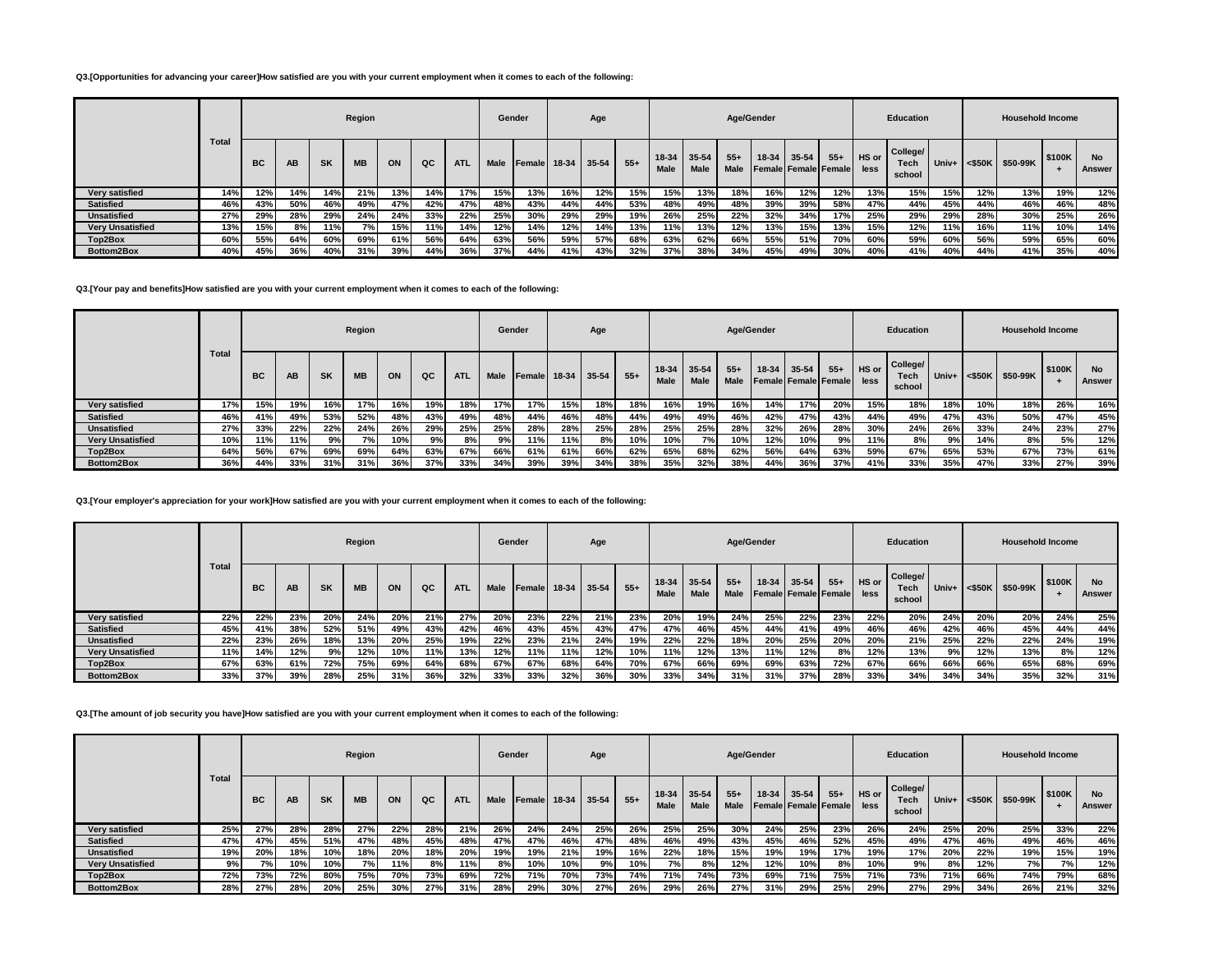#### **Q3.[The type of work you are doing]How satisfied are you with your current employment when it comes to each of the following:**

|                         |       |           |     |           | Region    |     |     |            |             | Gender        |       | Age       |       |                            |             |               | Age/Gender |                                          |       |               | <b>Education</b>                  |       |     | <b>Household Income</b> |        |                     |
|-------------------------|-------|-----------|-----|-----------|-----------|-----|-----|------------|-------------|---------------|-------|-----------|-------|----------------------------|-------------|---------------|------------|------------------------------------------|-------|---------------|-----------------------------------|-------|-----|-------------------------|--------|---------------------|
|                         | Total | <b>BC</b> | AB  | <b>SK</b> | <b>MB</b> | ON  | QC  | <b>ATL</b> | <b>Male</b> | <b>Female</b> | 18-34 | $35 - 54$ | $55+$ | 18-34 35-54<br><b>Male</b> | <b>Male</b> | $55+$<br>Male | $18-34$    | $35 - 54$<br><b>Female Female Female</b> | $55+$ | HS or<br>less | College/<br><b>Tech</b><br>school | Univ+ |     | $<$ \$50K \$50-99K      | \$100K | <b>No</b><br>Answer |
| Very satisfied          | 28%   | 30%       | 29% | 27%       | 30%       | 25% | 29% | 30%        | 25%         | 30%           | 23%   | 27%       | 38%   | 21%                        | 25%         | 37%           | 26%        | 29%                                      | 38%   | 25%           | 28%                               | 30%   | 23% | 27%                     | 33%    | 28%                 |
| <b>Satisfied</b>        | 52%   | 46%       | 54% | 57%       | 60%       | 53% | 52% | 56%        | 53%         | 51%           | 52%   | 53%       | 51%   | 53%                        | 56%         | 48%           | 50%        | 51%                                      | 54%   | 55%           | 53%                               | 48%   | 52% | 54%                     | 51%    | 50%                 |
| <b>Unsatisfied</b>      | 16%   | 18%       | 13% | 11%       | 7% l      | 18% | 16% | 9%         | 16%         | 15%           | 20%   | 15%       | 9%    | 20%                        | 15%         | 10%           | 19%        | 15%                                      | 7% l  | 15%           | 14%                               | 18%   | 18% | 16%                     | 12%    | 16%                 |
| <b>Very Unsatisfied</b> | 5%    | 6%        | 4%  | 5%        | 3%        | 5%  | 4%  | 6%         | 5% l        | 4%            | 6%    | 4%        | 3%    | 6% l                       | 4%          | 5%            | 5%         | 5%                                       | 1%    | 5%            | 5%                                | 4%    | 6%  | 3%                      | 4%     | 6%                  |
| Top2Box                 | 80%   | 76%       | 83% | 84%       | 90%       | 78% | 81% | 85%        | 79%         | 81%           | 75%   | 81%       | 89%   | 74%                        | 80%         | 85%           | 75%        | 81%                                      | 92%   | 80%           | 81%                               | 78%   | 76% | 81%                     | 84%    | 78%                 |
| Bottom2Box              | 20%   | 24%       | 17% | 16%       | 10%       | 22% | 19% | 15%        | 21%         | 19%           | 25%   | 19%       | 11%   | 26%                        | 20%         | 15%           | 25%        | 19%                                      | 8%    | 20%           | 19%                               | 22%   | 24% | 19%                     | 16%    | 22%                 |

### **Q3.[Allows balance/flexibility for family needs]How satisfied are you with your current employment when it comes to each of the following:**

|                         |              |     |           |           | Region    |     |     |            | Gender |        |             | Age |       |                     |             |               | Age/Gender |           |                                            |      | Education                  |       |              | <b>Household Income</b> |        |                     |
|-------------------------|--------------|-----|-----------|-----------|-----------|-----|-----|------------|--------|--------|-------------|-----|-------|---------------------|-------------|---------------|------------|-----------|--------------------------------------------|------|----------------------------|-------|--------------|-------------------------|--------|---------------------|
|                         | <b>Total</b> | BC  | <b>AB</b> | <b>SK</b> | <b>MB</b> | ON  | QC  | <b>ATL</b> | Male   | Female | 18-34 35-54 |     | $55+$ | 18-34 35-54<br>Male | <b>Male</b> | $55+$<br>Male | $18-34$    | $35 - 54$ | $55+$ HS or<br><b>Female Female Female</b> | less | College/<br>Tech<br>school | Univ+ | $\leq$ \$50K | S50-99K                 | \$100K | <b>No</b><br>Answer |
| Very satisfied          | 31%          | 31% | 32%       | 34%       | 38%       | 31% | 28% | 31%        | 29%    | 32%    | 26%         | 31% | 38%   | 25%                 | 31%         | 36%           | 28%        | 32%       | 40%                                        | 30%  | 30%                        | 32%   | 26%          | 30%                     | 39%    | 28%                 |
| <b>Satisfied</b>        | 48%          | 48% | 51%       | 46%       | 49%       | 49% | 44% | 49%        | 49%    | 47%    | 49%         | 48% | 45%   | 52%                 | 48%         | 44%           | 45%        | 49%       | 46%                                        | 47%  | 49%                        | 47%   | 49%          | 50%                     | 43%    | 50%                 |
| <b>Unsatisfied</b>      | 15%          | 17% | 12%       | 15%       | 10%       | 13% | 19% | 14%        | 16%    | 14%    | 18%         | 14% | 12%   | 18%                 | 15%         | 15%           | 19%        | 13%       | 10%                                        | 16%  | 14%                        | 16%   | 17%          | 15%                     | 13%    | 16%                 |
| <b>Very Unsatisfied</b> | 6%           | 3%  | 6%        | 4%        | 3%        | 7%  | 8%  | 7%         | 6%     | 7%     | 6%          | 6%  | 5%    | 6%                  | 6%          | 6%            | 7% l       | 7%        | 5%                                         | 7% l | 7% I                       | 5%    | 9%           | 5%                      | 4%     | 6%                  |
| Top2Box                 | 79%          | 80% | 83%       | 80%       | 87%       | 80% | 73% | 79%        | 78%    | 79%    | 75%         | 80% | 82%   | 77%                 | 79%         | 79%           | 74%        | 81%       | 85%                                        | 77%  | 79%                        | 80%   | 75%          | 80%                     | 82%    | 78%                 |
| Bottom2Box              | 21%          | 20% | 17%       | 20%       | 13%       | 20% | 27% | 21%        | 22%    | 21%    | 25%         | 20% | 18%   | 23%                 | 21%         | 21%           | 26%        | 19%       | 15%                                        | 23%  | 21%                        | 20%   | 25%          | 20%                     | 18%    | 22%                 |

## **Q3.[Lets you use your training and skills]How satisfied are you with your current employment when it comes to each of the following:**

|                         |              |           |           |           | Region    |     |     |            |      | Gender         |               | Age |       |                            |             |                      | Age/Gender |           |                                      |               | Education                  |       |           | <b>Household Income</b> |        |                     |
|-------------------------|--------------|-----------|-----------|-----------|-----------|-----|-----|------------|------|----------------|---------------|-----|-------|----------------------------|-------------|----------------------|------------|-----------|--------------------------------------|---------------|----------------------------|-------|-----------|-------------------------|--------|---------------------|
|                         | <b>Total</b> | <b>BC</b> | <b>AB</b> | <b>SK</b> | <b>MB</b> | ON  | QC  | <b>ATL</b> | Male | <b>IFemale</b> | $18-34$ 35-54 |     | $55+$ | 18-34 35-54<br><b>Male</b> | <b>Male</b> | $55+$<br><b>Male</b> | 18-34      | $35 - 54$ | $55+$<br><b>Female Female Female</b> | HS or<br>less | College/<br>Tech<br>school | Univ+ | $<$ \$50K | \$50-99K                | \$100K | <b>No</b><br>Answer |
| Very satisfied          | 25%          | 22%       | 27%       | 27%       | 27%       | 24% | 27% | 22%        | 23%  | 26%            | 22%           | 24% | 32%   | 21%                        | 22%         | 31%                  | 23%        | 25%       | 32%                                  | 23%           | 22%                        | 29%   | 20%       | 24%                     | 33%    | 23%                 |
| <b>Satisfied</b>        | 52%          | 52%       | 53%       | 49%       | 53%       | 55% | 45% | 58%        | 52%  | 52%            | 50%           | 53% | 52%   | 51%                        | 54%         | 47%                  | 49%        | 51%       | 57%                                  | 54%           | 54%                        | 47%   | 48%       | 56%                     | 48%    | 55%                 |
| <b>Unsatisfied</b>      | 18%          | 19%       | 17%       | 17%       | 14%       | 15% | 22% | 15%        | 19%  | 16%            | 21%           | 18% | 11%   | 22%                        | 18%         | 14%                  | 20%        | 17%       | 7%                                   | 17%           | 17%                        | 19%   | 23%       | 15%                     | 15%    | 16%                 |
| <b>Very Unsatisfied</b> | 6%           | 8%        | 4%        | <b>7%</b> | 6%        | 6%  | 6%  | 6%         | 6%   | 6%             | 7%            | 6%  | 5%    | 6%                         | 6%          | 7%                   | 8%         | 6%        | 4%                                   | 6%            | 7%                         | 6%    | 9%        | 5%                      | 4%     | 6%                  |
| Top2Box                 | 76%          | 74%       | 79%       | 76%       | 79%       | 78% | 72% | 79%        | 75%  | 77%            | 72%           | 77% | 84%   | 72%                        | 77%         | 79%                  | 72%        | 77%       | 89%                                  | 77%           | 77%                        | 75%   | 68%       | 79%                     | 81%    | 78%                 |
| Bottom2Box              | 24%          | 26%       | 21%       | 24%       | 21%       | 22% | 28% | 21%        | 25%  | 23%            | 28%           | 23% | 16%   | 28%                        | 23%         | 21%                  | 28%        | 23%       | 11%                                  | 23%           | 23%                        | 25%   | 32%       | 21%                     | 19%    | 22%                 |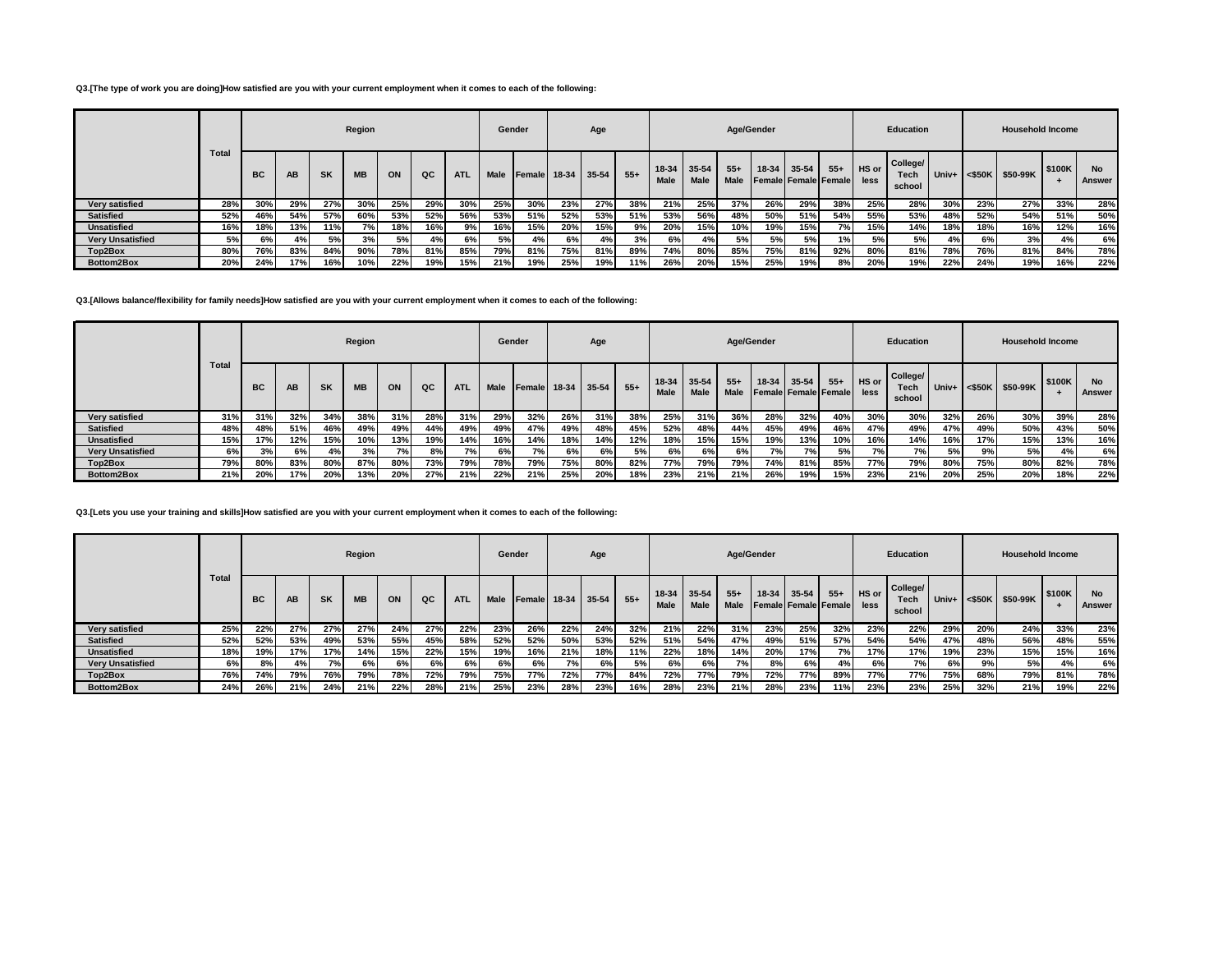#### **Q3.[Personal fulfillment]How satisfied are you with your current employment when it comes to each of the following:**

|                         |       |           |           |           | Region    |            |     |            | Gender      |                 |       | Age       |       |                            |      |                      | Age/Gender |           |                               |               | <b>Education</b>                  |       |     | <b>Household Income</b> |        |                     |
|-------------------------|-------|-----------|-----------|-----------|-----------|------------|-----|------------|-------------|-----------------|-------|-----------|-------|----------------------------|------|----------------------|------------|-----------|-------------------------------|---------------|-----------------------------------|-------|-----|-------------------------|--------|---------------------|
|                         | Total | <b>BC</b> | <b>AB</b> | <b>SK</b> | <b>MB</b> | ON         | QC  | <b>ATL</b> | <b>Male</b> | <b>I</b> Female | 18-34 | $35 - 54$ | $55+$ | 18-34 35-54<br><b>Male</b> | Male | $55+$<br><b>Male</b> | 18-34      | $35 - 54$ | $55+$<br>Female Female Female | HS or<br>less | College/<br><b>Tech</b><br>school | Univ+ |     | $<$ \$50K \$50-99K      | \$100K | <b>No</b><br>Answer |
| Very satisfied          | 20%   | 22%       | 21%       | 22%       | 22%       | <b>18%</b> | 21% | 19%        | 18%         | 22%             | 16%   | 19%       | 29%   | 15%                        | 16%  | 28%                  | 18%        | 22%       | 31%                           | 19%           | 20%                               | 22%   | 18% | 17%                     | 26%    | 21%                 |
| <b>Satisfied</b>        | 50%   | 39%       | 53%       | 51%       | 52%       | 53%        | 50% | 56%        | 52%         | 48%             | 49%   | 51%       | 51%   | 51%                        | 55%  | 47%                  | 47%        | 47%       | 55%                           | 50%           | 52%                               | 48%   | 49% | 54%                     | 46%    | 49%                 |
| <b>Unsatisfied</b>      | 21%   | 27%       | 15%       | 18%       | 22%       | 20%        | 24% | 17%        | 22%         | 20%             | 26%   | 21%       | 11%   | 26%                        | 21%  | 14%                  | 26%        | 21%       | 9%                            | 21%           | 20%                               | 22%   | 24% | 20%                     | 19%    | 22%                 |
| <b>Very Unsatisfied</b> | 9%    | 12%       | 11%       | 9%        | 4%        | 9%         | 5%  | 8%         | 8%          | 9%              | 9%    | 8%        | 8%    | 8%                         | 7%   | 12%                  | 10%        | 9%        | 5%                            | 9%            | 8%                                | 8%    | 9%  | 9%                      | 8%     | 8%                  |
| Top2Box                 | 70%   | 61%       | 74%       | 73%       | 73%       | 71%        | 71% | 75%        | 70%         | 71%             | 65%   | 70%       | 80%   | 66%                        | 71%  | 74%                  | 64%        | 70%       | 86%                           | 70%           | 72%                               | 70%   | 67% | 72%                     | 72%    | 70%                 |
| Bottom2Box              | 30%   | 39%       | 26%       | 27%       | 27%       | 29%        | 29% | 25%        | 30%         | 29%             | 35%   | 30%       | 20%   | 34%                        | 29%  | 26%                  | 36%        | 30%       | 14%                           | 30%           | 28%                               | 30%   | 33% | 28%                     | 28%    | 30%                 |

#### **Q3.[Workload/amount of stress]How satisfied are you with your current employment when it comes to each of the following:**

|                         |              |           |     |           | Region    |     |     |            | Gender |        |             | Age |       |                            |             |                      | Age/Gender |       |                               |               | Education                         |       |     | <b>Household Income</b>    |        |               |
|-------------------------|--------------|-----------|-----|-----------|-----------|-----|-----|------------|--------|--------|-------------|-----|-------|----------------------------|-------------|----------------------|------------|-------|-------------------------------|---------------|-----------------------------------|-------|-----|----------------------------|--------|---------------|
|                         | <b>Total</b> | <b>BC</b> | AB  | <b>SK</b> | <b>MB</b> | ON  | QC  | <b>ATL</b> | Male   | Female | 18-34 35-54 |     | $55+$ | 18-34 35-54<br><b>Male</b> | <b>Male</b> | $55+$<br><b>Male</b> | 18-34      | 35-54 | $55+$<br>Female Female Female | HS or<br>less | College/<br><b>Tech</b><br>school | Univ+ |     | $ \texttt{<$50K} \$50-99K$ | \$100K | No.<br>Answer |
| Verv satisfied          | 17%          | 16%       | 17% | 14%       | 19%       | 18% | 18% | 18%        | 17%    | 17%    | 17%         | 17% | 20%   | 17%                        | 17%         | 20%                  | 16%        | 17%   | 21%                           | 18%           | 17%                               | 17%   | 15% | 16%                        | 21%    | 19%           |
| <b>Satisfied</b>        | 52%          | 51%       | 56% | 57%       | 58%       | 50% | 50% | 50%        | 52%    | 51%    | 55%         | 49% | 52%   | 54%                        | 50%         | 54%                  | 56%        | 47%   | 51%                           | 53%           | 51%                               | 50%   | 54% | 52%                        | 49%    | 50%           |
| <b>Unsatisfied</b>      | 21%          | 20%       | 18% | 22%       | 16%       | 21% | 25% | 19%        | 21%    | 21%    | 20%         | 23% | 17%   | 21%                        | 23%         | 14%                  | 19%        | 23%   | 20%                           | 19%           | 20%                               | 24%   | 20% | 22%                        | 21%    | 22%           |
| <b>Very Unsatisfied</b> | 10%          | 13%       | 9%  | 8%        | 6%        | 11% | 7%  | 12%        | 10%    | 10%    | 8%          | 11% | 11%   | 8%                         | 10%         | 13%                  | 8%         | 13%   | 8%                            | 10%           | 11%                               | 9%    | 11% | 10%                        | 9%     | 9%            |
| Top2Box                 | 69%          | 67%       | 73% | 70%       | 78%       | 68% | 68% | 69%        | 70%    | 68%    | 72%         | 66% | 73%   | 71%                        | 67%         | 73%                  | 72%        | 64%   | 72%                           | 71%           | 69%                               | 67%   | 69% | 68%                        | 70%    | 69%           |
| Bottom2Box              | 31%          | 33%       | 27% | 30%       | 22%       | 32% | 32% | 31%        | 30%    | 32%    | 28%         | 34% | 27%   | 29%                        | 33%         | 27%                  | 28%        | 36%   | 28%                           | 29%           | 31%                               | 33%   | 31% | 32%                        | 30%    | 31%           |

### **Q3.[Your current employment situation overall]How satisfied are you with your current employment when it comes to each of the following:**

|                         |       |           |            |     | Region    |     |     |            |             | Gender        |       | Age       |       |                 |                      |                       | Age/Gender |             |                                   |               | <b>Education</b>           |       |        | <b>Household Income</b> |        |                     |
|-------------------------|-------|-----------|------------|-----|-----------|-----|-----|------------|-------------|---------------|-------|-----------|-------|-----------------|----------------------|-----------------------|------------|-------------|-----------------------------------|---------------|----------------------------|-------|--------|-------------------------|--------|---------------------|
|                         | Total | <b>BC</b> | AB         | SK  | <b>MB</b> | ON  | QC  | <b>ATL</b> | <b>Male</b> | <b>Female</b> | 18-34 | $35 - 54$ | $55+$ | $18-34$<br>Male | 35-54<br><b>Male</b> | $55 +$<br><b>Male</b> |            | 18-34 35-54 | $55+$<br>Female   Female   Female | HS or<br>less | College/<br>Tech<br>school | Univ+ | <\$50K | \$50-99K                | \$100K | <b>No</b><br>Answer |
| Very satisfied          | 20%   | 20%       | 19%        | 23% | 20%       | 19% | 21% | 21%        | 19%         | 21%           | 18%   | 19%       | 26%   | 16%             | 20%                  | 25%                   | 20%        | 19%         | 27%                               | 19%           | 22%                        | 19%   | 16%    | 20%                     | 25%    | 19%                 |
| <b>Satisfied</b>        | 54%   | 51%       | 55%        | 55% | 58%       | 55% | 52% | 50%        | 54%         | 53%           | 52%   | 54%       | 56%   | 54%             | 55%                  | 53%                   | 50%        | 53%         | 59%                               | 55%           | 53%                        | 53%   | 53%    | 54%                     | 54%    | 53%                 |
| <b>Unsatisfied</b>      | 20%   | 23%       | 18%        | 16% | 18%       | 19% | 22% | 21%        | 21%         | 19%           | 24%   | 21%       | 11%   | 25%             | 20%                  | 13%                   | 23%        | 21%         | 8%                                | 19%           | 18%                        | 23%   | 23%    | 19%                     | 17%    | 20%                 |
| <b>Very Unsatisfied</b> | 6%    | 7%        | <b>7%1</b> | 6%  | 4%        | 7%  | 5%  | 8%         | 6%          | 7%            | 6%    | 6%        | 8%    | 5%              | 5%                   | 9%                    | 7%         | 8%          | 6%                                | 7%            | 7% l                       | 5%    | 8%     | 6%                      | 4%     | 8%                  |
| Top2Box                 | 74%   | 70%       | 75%        | 78% | 78%       | 74% | 73% | 71%        | 74%         | 74%           | 70%   | 73%       | 82%   | 70%             | 75%                  | 78%                   | 70%        | 72%         | 86%                               | 74%           | 75%                        | 72%   | 69%    | 74%                     | 79%    | 72%                 |
| Bottom2Box              | 26%   | 30%       | 25%        | 22% | 22%       | 26% | 27% | 29%        | 26%         | 26%           | 30%   | 27%       | 18%   | 30%             | 25%                  | 22%                   | 30%        | 28%         | 14%                               | 26%           | 25%                        | 28%   | 31%    | 26%                     | 21%    | 28%                 |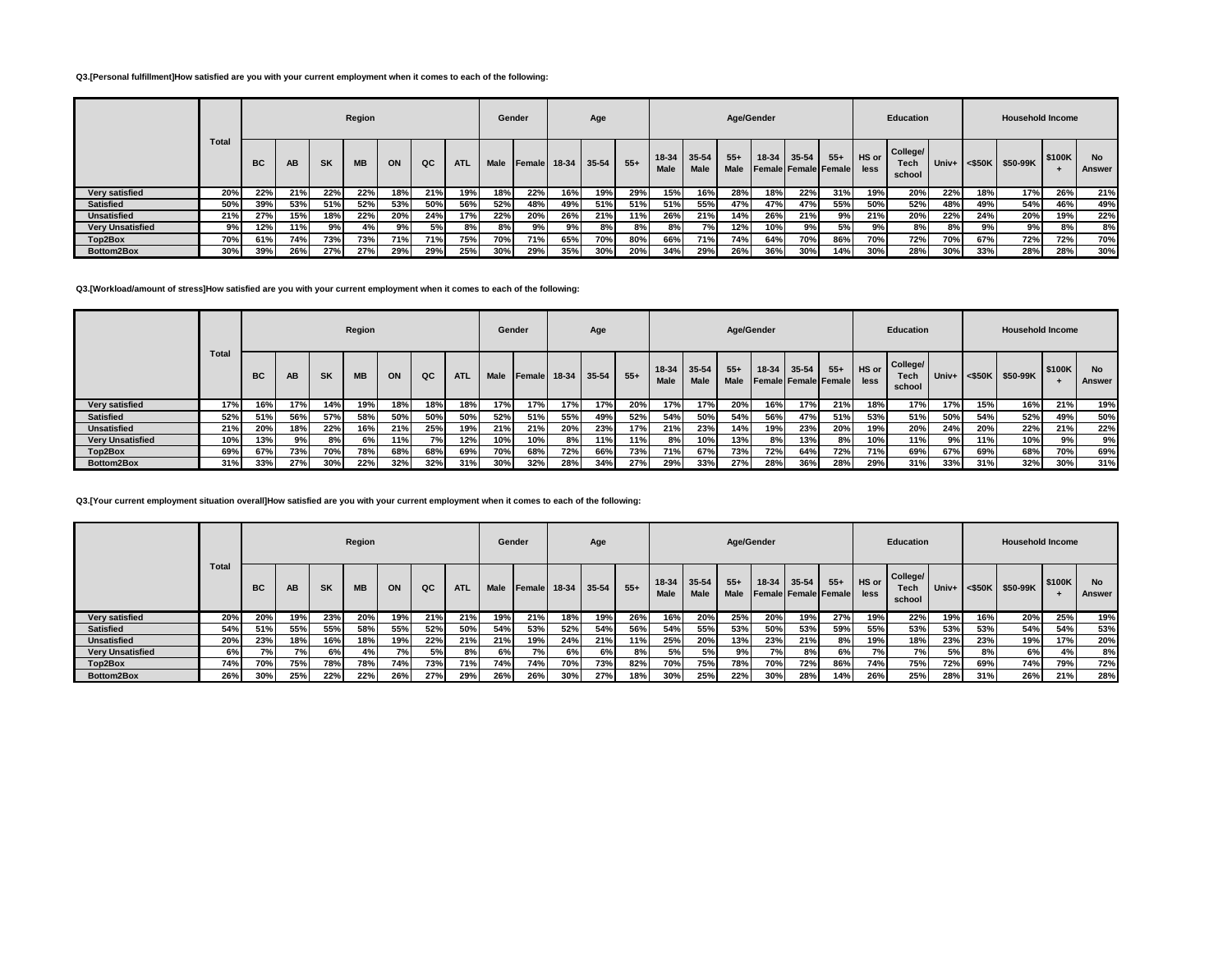#### **Q4.which of these things is most important to you when it comes to your overall satisfaction with work? Pick up to two**

|                                                   |       |           |           |           | Region    |     |     |            | Gender      |        |       | Age       |       |                      |               | Age/Gender    |         |                                   |       |               | <b>Education</b>                  |       |     | <b>Household Income</b> |        |                     |
|---------------------------------------------------|-------|-----------|-----------|-----------|-----------|-----|-----|------------|-------------|--------|-------|-----------|-------|----------------------|---------------|---------------|---------|-----------------------------------|-------|---------------|-----------------------------------|-------|-----|-------------------------|--------|---------------------|
|                                                   | Total | <b>BC</b> | <b>AB</b> | <b>SK</b> | <b>MB</b> | ON  | QC  | <b>ATL</b> | <b>Male</b> | Female | 18-34 | $35 - 54$ | $55+$ | 18-34<br><b>Male</b> | 35-54<br>Male | $55+$<br>Male | $18-34$ | $35 - 54$<br>Female Female Female | $55+$ | HS or<br>less | College/<br><b>Tech</b><br>school | Univ+ |     | <\$50K \$50-99K         | \$100K | <b>No</b><br>Answer |
| Pay and benefits                                  | 54%   | 53%       | 55%       | 52%       | 55%       | 55% | 54% | 57%        | 57%         | 51%    | 56%   | 57%       | 44%   | 58%                  | 62%           | 42%           | 52%     | 53%                               | 45%   | 58%           | 56%                               | 49%   | 53% | 57%                     | 52%    | 54%                 |
| <b>Balance/flexibility for</b><br>family          | 22%   | 21%       | 20%       | 28%       | 29%       | 22% | 22% | 24%        | 19%         | 26%    | 20%   | 25%       | 22%   | 17%                  | 21%           | 20%           | 24%     | 28%                               | 24%   | 19%           | 21%                               | 28%   | 19% | 23%                     | 29%    | 18%                 |
| Job security                                      | 22%   | 21%       | 25%       | 21%       | 20%       | 22% | 22% | 25%        | 25%         | 19%    | 20%   | 25%       | 19%   | 23%                  | 31%           | 16%           | 17%     | 19%                               | 21%   | 25%           | 26%                               | 15%   | 20% | 25%                     | 23%    | 19%                 |
| <b>Personal fulfillment</b>                       | 19%   | 24%       | 15%       | 18%       | 20%       | 21% | 16% | 18%        | 17%         | 22%    | 23%   | 16%       | 20%   | 21%                  | 13%           | 18%           | 26%     | 18%                               | 23%   | 16%           | 16%                               | 26%   | 17% | 17%                     | 21%    | 25%                 |
| Your employment<br>situation overall              | 12%   | 14%       | 9%        | 14%       | 10%       | 12% | 12% | 11%        | 11%         | 13%    | 9%    | 12%       | 16%   | 9%                   | 11%           | 15%           | 8%      | 14%                               | 17%   | 14%           | 10%                               | 11%   | 13% | 11%                     | 11%    | 11%                 |
| Type of work                                      | 12%   | 12%       | 11%       | 9%        | 9%        | 12% | 13% | 12%        | 13%         | 10%    | 11%   | 9%        | 19%   | 11%                  | 10%           | 25%           | 12%     | 7%                                | 13%   | 11%           | 10%                               | 13%   | 13% | 9%                      | 10%    | 15%                 |
| Workload/amount of<br>stress                      | 10%   | 8%        | 11%       | 10%       | 9%        | 10% | 8%  | 11%        | 8%          | 11%    | 9%    | 9%        | 11%   | 8%                   | 9%            | 8%            | 12%     | 10%                               | 13%   | 9%            | 11%                               | 9%    | 10% | 9%                      | 10%    | 11%                 |
| <b>Opportunities for</b><br>advancing your career | 9%    | 12%       | 12%       | 5%        | 16%       | 8%  | 8%  | 7%         | 11%         | 7%     | 17%   | 6%        | 2%    | 21%                  | 6%            | 3%            | 12%     | 6%                                | 2%    | 9%            | 7%                                | 11%   | 11% | 9%                      | 9%     | 9%                  |
| <b>Employer appreciation</b>                      | 9%    | 8%        | 10%       | 9%        | 6%        | 7%  | 12% | 7%         | 8%          | 10%    | 8%    | 9%        | 10%   | 7%                   | 7%            | 12%           | 9%      | 11%                               | 8%    | 9%            | 11%                               | 7%    | 11% | 9%                      | 7%     | 7%                  |
| <b>Using your skills</b>                          | 6%    | 10%       | 5%        | 7%        | 3%        | 5%  | 7%  | 3%         | 6%          | 6%     | 6%    | 6%        | 8%    | 6%                   | 5%            | 11%           | 5%      | 7%                                | 6%    | 3%            | 7%                                | 9%    | 7%  | 6%                      | 6%     | 5%                  |

**Q5.How interested might you be in making a significant career change? This could be a change in your career, a new role working for the same employer, or a change in employer.**

|                       |       |     |     |     | Region    |     |     |            | Gender      |                |     | Age         |       |                            |             |               | Age/Gender |       |                                      |                      | <b>Education</b>                  |       |     | <b>Household Income</b> |        |              |
|-----------------------|-------|-----|-----|-----|-----------|-----|-----|------------|-------------|----------------|-----|-------------|-------|----------------------------|-------------|---------------|------------|-------|--------------------------------------|----------------------|-----------------------------------|-------|-----|-------------------------|--------|--------------|
|                       | Total | BC  | AB  | SK  | <b>MB</b> | ON  | QC  | <b>ATL</b> | <b>Male</b> | <b>IFemale</b> |     | 18-34 35-54 | $55+$ | 18-34 35-54<br><b>Male</b> | <b>Male</b> | $55+$<br>Male | 18-34      | 35-54 | $55+$<br><b>Female Female Female</b> | <b>HS</b> or<br>less | College/<br><b>Tech</b><br>school | Univ+ |     | $<$ \$50K \$50-99K      | \$100K | No<br>Answer |
| Very interested       | 26%   | 29% | 26% | 21% | 31%       | 29% | 21% | 28%        | 26%         | 26%            | 34% | 26%         | 14%   | 34%                        | 24%         | 15%           | 33%        | 28%   | 12%                                  | 25%                  | 24%                               | 31%   | 30% | 24%                     | 25%    | 27%          |
| Interested            | 37%   | 37% | 40% | 34% | 27%       | 37% | 39% | 27%        | 39%         | 35%            | 39% | 39%         | 27%   | 42%                        | 40%         | 29%           | 36%        | 38%   | 25%                                  | 36%                  | 38%                               | 37%   | 38% | 39%                     | 32%    | 36%          |
| Not too interested    | 26%   | 21% | 26% | 30% | 28%       | 23% | 29% | 33%        | 24%         | 27%            | 22% | 25%         | 34%   | 17%                        | 28%         | 31%           | 27%        | 23%   | 36%                                  | 27%                  | 26%                               | 24%   | 24% | 26%                     | 28%    | 23%          |
| Not at all interested | 11%   | 13% | 8%  | 14% | 14%       | 11% | 12% | 12%        | 11%         | 12%            | 6%  | 10%         | 26%   | 7%                         | 9%          | 25%           | 4%         | 11%   | 27%                                  | 13%                  | 12%                               | 9%    | 8%  | 11%                     | 15%    | 13%          |
| Top2Box               | 63%   | 66% | 66% | 55% | 57%       | 66% | 60% | 55%        | 65%         | 61%            | 73% | 65%         | 40%   | 76%                        | 64%         | 44%           | 69%        | 66%   | 37%                                  | 60%                  | 62%                               | 67%   | 68% | 63%                     | 57%    | 64%          |
| Bottom2Box            | 37%   | 34% | 34% | 45% | 43%       | 34% | 40% | 45%        | 35%         | 39%            | 27% | 35%         | 60%   | 24%                        | 36%         | 56%           | 31%        | 34%   | 63%                                  | 40%                  | 38%                               | 33%   | 32% | 37%                     | 43%    | 36%          |

|                    |       |     |     |           | Region    |      |      |            | Gender |      |                    | Age  |       |      |                              |       | Age/Gender |             |                                         |       | Education                  |         |      | <b>Household Income</b>    |        |        |
|--------------------|-------|-----|-----|-----------|-----------|------|------|------------|--------|------|--------------------|------|-------|------|------------------------------|-------|------------|-------------|-----------------------------------------|-------|----------------------------|---------|------|----------------------------|--------|--------|
|                    | Total | ВC  | AB  | <b>SK</b> | <b>MB</b> | ON   | QC   | <b>ATL</b> | Male   |      | Eemale 18-34 35-54 |      | $55+$ | Male | $18-34$ 35-54<br><b>Male</b> | $55+$ |            | 18-34 35-54 | $55+$<br>Male Female Female Female less | HS or | College/<br>Tech<br>school | $Univ+$ |      | $ \texttt{<$50K} \$50-99K$ | \$100K | Answer |
| <b>Sample Size</b> | 4537  | 611 | 455 | 297       | 309       | 1503 | 1058 | 304        | 2217   | 2320 | 1314               | 1583 | 1641  | 699  | 7591                         | 758   | 614        | 824         | 882                                     | 1909  | 1435                       | 1193    | 1611 | 1377                       | 796    | 753    |

**Q6.Have you ever made a significant change in your working life that was your own choice.This could have been a change in your career, a new role working for the same employer, or a change in employer.**

|                            |              |     |     |           | Region    |     |     |            |     | Gender                  |     | Age |       |                            |             |                      | Age/Gender |           |                             |                     | Education                         |       |     | <b>Household Income</b> |        |                     |
|----------------------------|--------------|-----|-----|-----------|-----------|-----|-----|------------|-----|-------------------------|-----|-----|-------|----------------------------|-------------|----------------------|------------|-----------|-----------------------------|---------------------|-----------------------------------|-------|-----|-------------------------|--------|---------------------|
|                            | <b>Total</b> | BC  | AB  | <b>SK</b> | <b>MB</b> | ON  | QC  | <b>ATL</b> |     | Male Female 18-34 35-54 |     |     | $55+$ | 18-34 35-54<br><b>Male</b> | <b>Male</b> | $55+$<br><b>Male</b> | 18-34      | $35 - 54$ | <b>Female Female Female</b> | $55+$ HS or<br>less | College/<br><b>Tech</b><br>school | Univ+ |     | $\leq$ \$50K \$50-99K   | \$100K | <b>No</b><br>Answer |
| <b>Never</b>               | 24%          | 20% | 20% | 23%       | 23%       | 23% | 28% | 27%        | 23% | 24%                     | 28% | 21% | 23%   | 31%                        | 18%         | 19%                  | 25%        | 23%       | 25%                         | 31%                 | 19%                               | 18%   | 27% | 21%                     | 19%    | 26%                 |
| Yes, once                  | 34%          | 25% | 32% | 35%       | 35%       | 34% | 39% | 33%        | 32% | 35%                     | 39% | 36% | 28%   | 37%                        | 36%         | 24%                  | 41%        | 35%       | 31%                         | 36%                 | 32%                               | 32%   | 33% | 34%                     | 32%    | 35%                 |
| Yes. 2 - 3 times           | 32%          | 40% | 35% | 30%       | 33%       | 32% | 25% | 28%        | 33% | 30%                     | 26% | 33% | 35%   | 26%                        | 35%         | 38%                  | 26%        | 31%       | 32%                         | 26%                 | 37%                               | 35%   | 31% | 31%                     | 36%    | 30%                 |
| Yes, more than three times | 11%          | 15% | 13% | 12%       | 9%        | 11% | 8%  | 12%        | 12% | 10%                     | 7%  | 11% | 15%   | 6%                         | 11%         | 18%                  | 7% l       | 11%       | 12%                         | 8%                  | 12%                               | 16%   | 9%  | 14%                     | 13%    | 9%                  |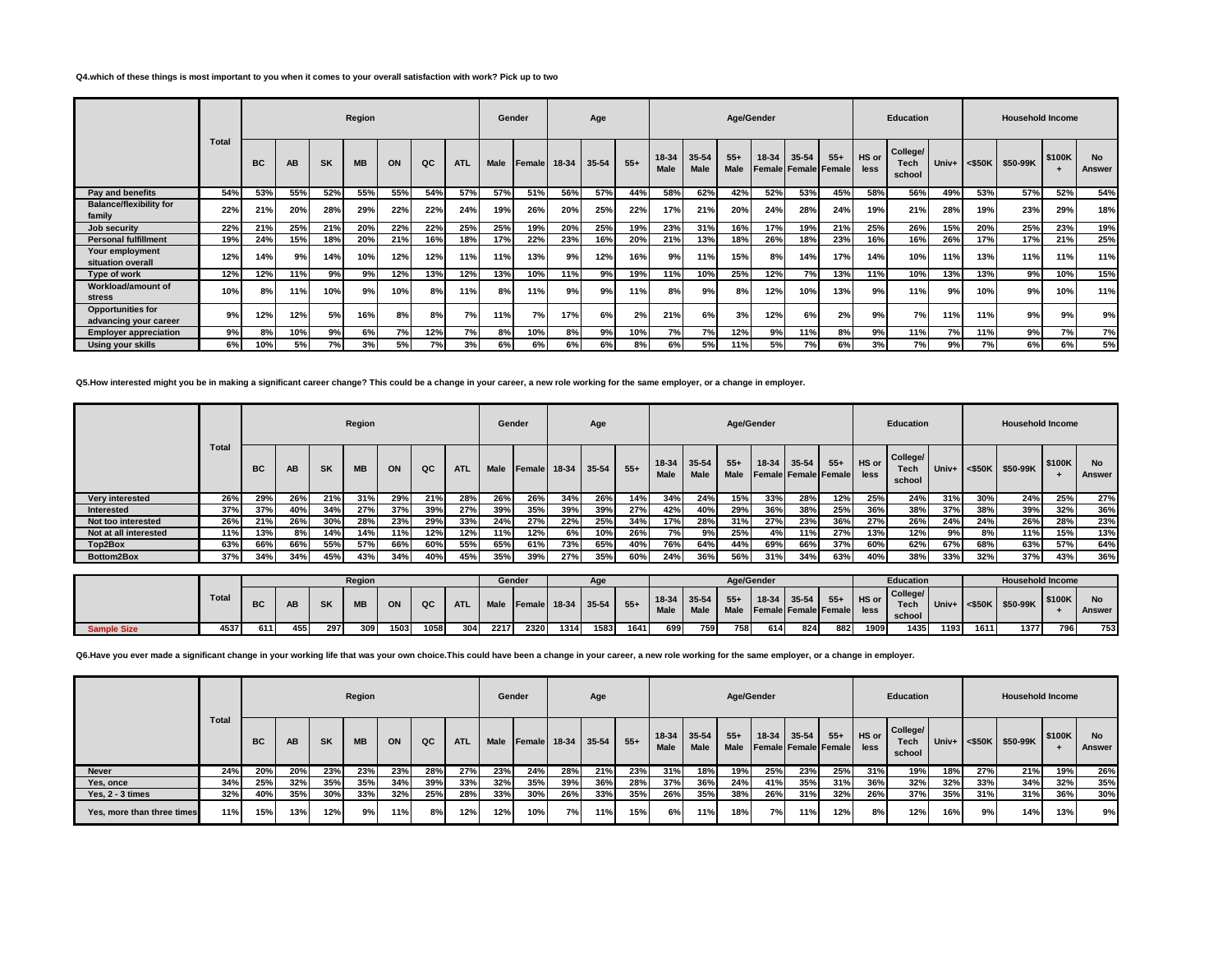|                    | <b>Total</b> |     |     |           | Region    |      |     |            |      | Gender |     | Age                    |      |             |             |       | Age/Gender |                                |       |       | <b>Education</b> |     |      | <b>Household Income</b>           |        |        |
|--------------------|--------------|-----|-----|-----------|-----------|------|-----|------------|------|--------|-----|------------------------|------|-------------|-------------|-------|------------|--------------------------------|-------|-------|------------------|-----|------|-----------------------------------|--------|--------|
|                    | who          |     |     |           |           |      |     |            |      |        |     |                        |      |             |             |       |            |                                |       |       |                  |     |      |                                   |        |        |
|                    | have         |     |     |           |           |      |     |            |      |        |     |                        |      | $18-34$     | $35-54$     | $55+$ |            | 18-34 35-54                    | $55+$ | HS or | College/         |     |      |                                   | \$100K |        |
|                    | made a       | BC. | AB  | <b>SK</b> | <b>MB</b> | ON   | QC  | <b>ATL</b> | Male |        |     | Female 18-34 35-54 55+ |      | <b>Male</b> | <b>Male</b> |       |            | Male Female Female Female less |       |       | Tech             |     |      | $ $ Univ+ $ $ <\$50K $ $ \$50-99K |        | Answer |
|                    | career       |     |     |           |           |      |     |            |      |        |     |                        |      |             |             |       |            |                                |       |       | school           |     |      |                                   |        |        |
|                    | change       |     |     |           |           |      |     |            |      |        |     |                        |      |             |             |       |            |                                |       |       |                  |     |      |                                   |        |        |
| <b>Sample Size</b> | 3467         | 503 | 373 | 238       | 241       | 1173 | 763 | 227        | 1715 | 1753   | 942 | 1255                   | 1271 | 484         | 620         | 611   | 458        | 635                            | 6601  | 1326  | 1161             | 980 | 1183 | 1083                              | 643    | 558    |

**Q7.Think about the last time you made such a change, which of the following was closest to your main reason for doing it?**

|                                                            |       |           |           |           | Region    |     |     |            | Gender |             |               | Age |       |                            |             |               | Age/Gender |           |                                            |      | <b>Education</b>                  |       |     | <b>Household Income</b>      |        |                     |
|------------------------------------------------------------|-------|-----------|-----------|-----------|-----------|-----|-----|------------|--------|-------------|---------------|-----|-------|----------------------------|-------------|---------------|------------|-----------|--------------------------------------------|------|-----------------------------------|-------|-----|------------------------------|--------|---------------------|
|                                                            | Total | <b>BC</b> | <b>AB</b> | <b>SK</b> | <b>MB</b> | ON  | QC  | <b>ATL</b> |        | Male Female | $18-34$ 35-54 |     | $55+$ | 18-34 35-54<br><b>Male</b> | <b>Male</b> | $55+$<br>Male | 18-34      | $35 - 54$ | $55+$ HS or<br><b>Female Female Female</b> | less | College/<br><b>Tech</b><br>school | Univ+ |     | $\leq$ \$50K $\leq$ \$50-99K | \$100K | <b>No</b><br>Answer |
| Got a better offer                                         | 14%   | 12%       | 10%       | 11%       | 11%       | 12% | 20% | 9%         | 15%    | 12%         | 16%           | 15% | 11%   | 18%                        | 17%         | 10%           | 13%        | 12%       | 12%                                        | 15%  | 14%                               | 11%   | 15% | 14%                          | 12%    | 11%                 |
| To advance my career                                       | 22%   | 24%       | 22%       | 20%       | 22%       | 24% | 21% | 15%        | 25%    | 20%         | 28%           | 19% | 21%   | 30%                        | 21%         | 25%           | 26%        | 17%       | 18%                                        | 19%  | 21%                               | 28%   | 17% | 25%                          | 30%    | 20%                 |
| Life situation changed (got<br>married, had a child, etc.) | 14%   | 13%       | 12%       | 17%       | 19%       | 17% | 12% | 13%        | 10%    | 18%         | 14%           | 16% | 13%   | 12%                        | 11%         | 8%            | 16%        | 21%       | 18%                                        | 15%  | 14%                               | 13%   | 15% | 14%                          | 12%    | 16%                 |
| Wanted to do something<br>new                              | 28%   | 32%       | 33%       | 26%       | 25%       | 26% | 26% | 37%        | 28%    | 29%         | 25%           | 28% | 31%   | 22%                        | 28%         | 32%           | 27%        | 29%       | 30%                                        | 28%  | 28%                               | 28%   | 28% | 28%                          | 27%    | 32%                 |
| Problems with my old job                                   | 14%   | 11%       | 17%       | 21%       | 14%       | 14% | 12% | 18%        | 15%    | 13%         | 13%           | 15% | 13%   | 13%                        | 17%         | 13%           | 14%        | 14%       | 12%                                        | 15%  | 14%                               | 13%   | 16% | 12%                          | 13%    | 13%                 |
| Other, please specify                                      | 8%    | 8%        | 5%        | 6%        | 8%        | 8%  | 9%  | 8%         | 8%     | 8%          | 5%            | 6%  | 12%   | 4%                         | 5%          | 12%           | 5%         | 7%        | 11%                                        | 8%   | 9%                                | 7%    | 9%  | 7%                           | 6%     | 9%                  |

**Q8.[Summary of Agree]Thinking about this significant change in your working life, would you agree or disagree with the following statements about that change?**

|                                         |       |           |           |           | Region    |     |     |            |             | Gender |     | Age         |       |                            |      |                      | Age/Gender                                |             |     |       | <b>Education</b>                  |       |     | <b>Household Income</b> |        |                     |
|-----------------------------------------|-------|-----------|-----------|-----------|-----------|-----|-----|------------|-------------|--------|-----|-------------|-------|----------------------------|------|----------------------|-------------------------------------------|-------------|-----|-------|-----------------------------------|-------|-----|-------------------------|--------|---------------------|
|                                         | Total | <b>BC</b> | <b>AB</b> | <b>SK</b> | <b>MB</b> | ON  | QC  | <b>ATL</b> | <b>Male</b> | Female |     | 18-34 35-54 | $55+$ | 18-34 35-54<br><b>Male</b> | Male | $55+$<br><b>Male</b> | 18-34<br><b>Female Female Female less</b> | $35-54$ 55+ |     | HS or | College/<br><b>Tech</b><br>school | Univ+ |     | <\$50K \$50-99K         | \$100K | <b>No</b><br>Answer |
| My family was supportive                | 88%   | 89%       | 91%       | 93%       | 91%       | 90% | 80% | 92%        | 88%         | 88%    | 86% | 88%         | 90%   | 85%                        | 88%  | 91%                  | 88%                                       | 88%         | 89% | 87%   | 87%                               | 91%   | 83% | 90%                     | 93%    | 89%                 |
| It was more difficult than I<br>thought | 40%   | 40%       | 39%       | 39%       | 43%       | 42% | 38% | 35%        | 40%         | 40%    | 46% | 41%         | 35%   | 46%                        | 41%  | 35%                  | 45%                                       | 40%         | 35% | 40%   | 41%                               | 39%   | 44% | 38%                     | 36%    | 40%                 |
| I got very little<br>encouragement      | 33%   | 33%       | 31%       | 24%       | 35%       | 33% | 36% | 26%        | 35%         | 31%    | 35% | 32%         | 31%   | 40%                        | 34%  | 32%                  | 30%                                       | 31%         | 30% | 34%   | 35%                               | 29%   | 40% | 28%                     | 28%    | 33%                 |
| I'm really glad I did it                | 89%   | 92%       | 93%       | 91%       | 91%       | 89% | 87% | 90%        | 89%         | 90%    | 88% | 88%         | 92%   | 85%                        | 87%  | 93%                  | 91%                                       | 88%         | 92% | 89%   | 88%                               | 91%   | 88% | 89%                     | 92%    | 90%                 |

**Q8.[Summary of Disagree]Thinking about this significant change in your working life, would you agree or disagree with the following statements about that change?**

|                                         |              |           |     |           | Region    |     |     |            | Gender      |        |     | Age         |       |                            |             |                      | Age/Gender |           |                             |                     | Education                         |       |     | <b>Household Income</b> |             |                     |
|-----------------------------------------|--------------|-----------|-----|-----------|-----------|-----|-----|------------|-------------|--------|-----|-------------|-------|----------------------------|-------------|----------------------|------------|-----------|-----------------------------|---------------------|-----------------------------------|-------|-----|-------------------------|-------------|---------------------|
|                                         | <b>Total</b> | <b>BC</b> | AB  | <b>SK</b> | <b>MB</b> | ON  | QC  | <b>ATL</b> | <b>Male</b> | Female |     | 18-34 35-54 | $55+$ | 18-34 35-54<br><b>Male</b> | <b>Male</b> | $55+$<br><b>Male</b> | $18-34$    | $35 - 54$ | <b>Female Female Female</b> | $55+$ HS or<br>less | College/<br><b>Tech</b><br>school | Univ+ |     | $\leq$ \$50K \$50-99K   | \$100K<br>- | <b>No</b><br>Answer |
| My family was supportive                | 12%          | 11%       | 9%  | 7%        | 9%        | 10% | 20% | 8%         | 12%         | 12%    | 14% | 12%         | 10%   | 15%                        | 12%         | 9%                   | 12%        | 12%       | 11%                         | 13%                 | 13%                               | 9%    | 17% | 10%                     | 7%          | 11%                 |
| It was more difficult than I<br>thought | 60%          | 60%       | 61% | 61%       | 57%       | 58% | 62% | 65%        | 60%         | 60%    | 54% | 59%         | 65%   | 54%                        | 59%         | 65%                  | 55%        | 60%       | 65%                         | 60%                 | 59%                               | 61%   | 56% | 62%                     | 64%         | 60%                 |
| I got very little<br>encouragement      | 67%          | 67%       | 69% | 76%       | 65%       | 67% | 64% | <b>74%</b> | 65%         | 69%    | 65% | 68%         | 69%   | 60%                        | 66%         | 68%                  | 70%        | 69%       | 70%                         | 66%                 | 65%                               | 71%   | 60% | 72%                     | 72%         | 67%                 |
| I'm really glad I did it                | 11%          | 8%        | 7%  | 9%        | 9%        | 11% | 13% | 10%        | 11%         | 10%    | 12% | 12%         | 8%    | 15%                        | 13%         | 7%                   | 9%         | 12%       | 8%                          | 11%                 | 12%                               | 9%    | 12% | 11%                     | 8%          | 10%                 |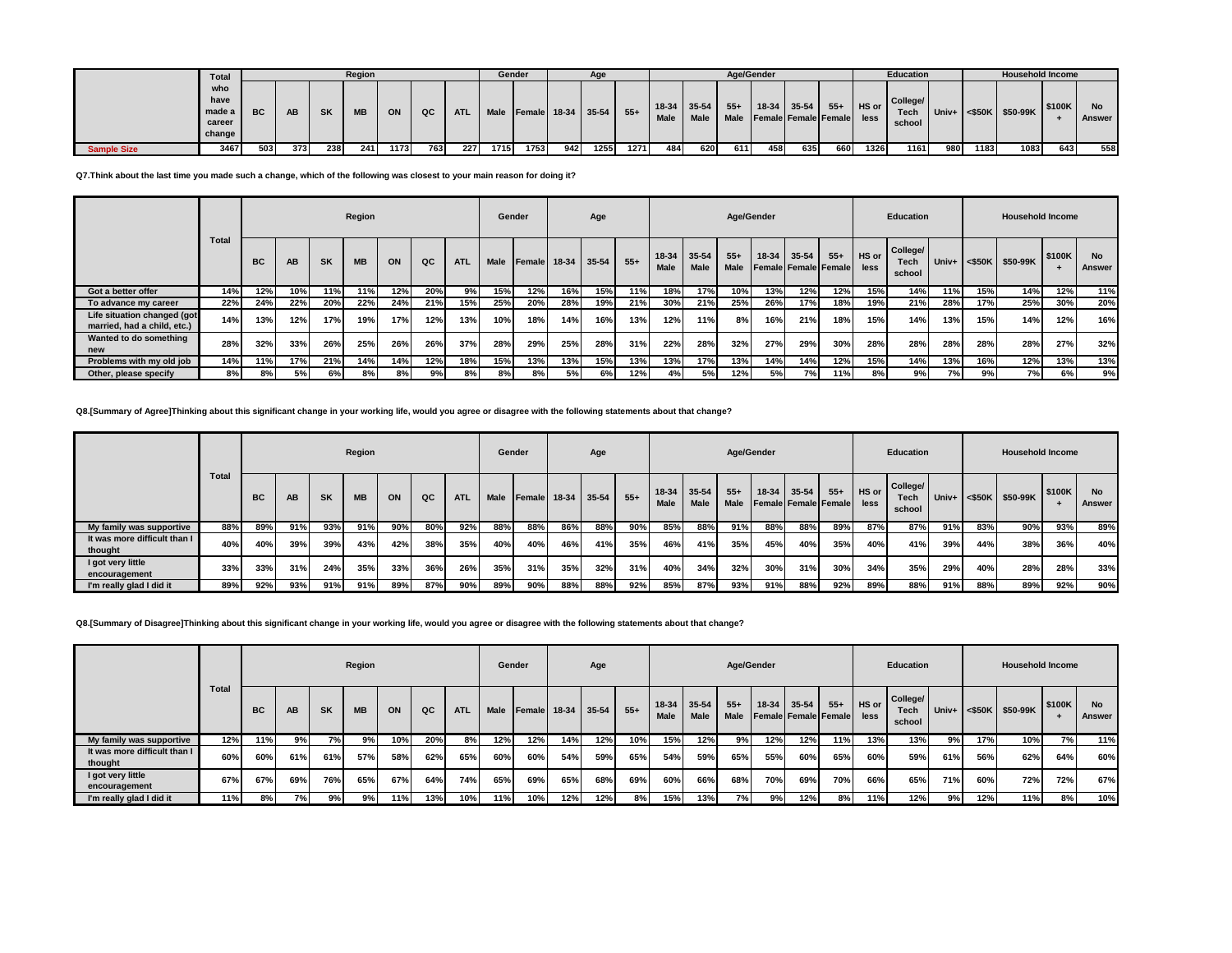#### **Q8.[My family was supportive]Thinking about this significant change in your working life, would you agree or disagree with the following statements about that change?**

|                            |       |     |           |           | Region    |     |     |            | Gender      |               |       | Age       |       |                 |                   | Age/Gender    |     |                                            |       |               | <b>Education</b>                  |       |     | <b>Household Income</b>    |        |                     |
|----------------------------|-------|-----|-----------|-----------|-----------|-----|-----|------------|-------------|---------------|-------|-----------|-------|-----------------|-------------------|---------------|-----|--------------------------------------------|-------|---------------|-----------------------------------|-------|-----|----------------------------|--------|---------------------|
|                            | Total | BC  | AB        | <b>SK</b> | <b>MB</b> | ON  | QC  | <b>ATL</b> | <b>Male</b> | <b>Female</b> | 18-34 | $35 - 54$ | $55+$ | $18-34$<br>Male | $35 - 54$<br>Male | $55+$<br>Male |     | 18-34 35-54<br><b>Female Female Female</b> | $55+$ | HS or<br>less | College/<br><b>Tech</b><br>school | Univ+ |     | $<$ \$50K $\vert$ \$50-99K | \$100K | <b>No</b><br>Answer |
| <b>Strongly agree</b>      | 57%   | 54% | 56%       | 61%       | 63%       | 58% | 54% | 62%        | 53%         | 60%           | 51%   | 53%       | 64%   | 45%             | 51%               | 62%           | 58% | 56%                                        | 65%   | 55%           | 55%                               | 60%   | 48% | 60%                        | 64%    | 62%                 |
| <b>Moderately agree</b>    | 31%   | 35% | 35%       | 32%       | 28%       | 33% | 26% | 30%        | 35%         | 28%           | 35%   | 34%       | 26%   | 40%             | 37%               | 29%           | 30% | 31%                                        | 23%   | 32%           | 32%                               | 30%   | 36% | 30%                        | 29%    | 28%                 |
| <b>Moderately disagree</b> | 7%    | 6%  | <b>5%</b> | 5%        | 6%        | 7%  | 10% | 3%         | 7%          | 7%            | 8%    | 7%        | 5%    | 9%              | 7%                | 5%            | 8%  | 8%                                         | 6%    | 7% l          | 8%                                | 5%    | 10% | 6% i                       |        | 7%                  |
| <b>Strongly disagree</b>   | 5%    | 5%  | 4%        | 2%        | 3%        | 3%  | 10% | 4%         | 5% l        | 5%            | 5%    | 5%        | 5%    | 6% l            | 6%                | 4%1           | 4%  | 4%                                         | 5%    | 5%            | 5%                                | 4% l  | 7%  | 4%                         | 3%     | 4%                  |
| Top2Box                    | 88%   | 89% | 91%       | 93%       | 91%       | 90% | 80% | 92%        | 88%         | 88%           | 86%   | 88%       | 90%   | 85%             | 88%               | 91%           | 88% | 88%                                        | 89%   | 87%           | 87%                               | 91%   | 83% | 90%                        | 93%    | 89%                 |
| Bottom2Box                 | 12%   | 11% | 9%        | 7% I      | 9%        | 10% | 20% | 8%         | 12%         | 12%           | 14%   | 12%       | 10%   | 15%             | 12%               | 9%            | 12% | 12%                                        | 11%   | 13%           | 13%                               | 9%    | 17% | 10%                        | 7%     | 11%                 |

#### **Q8.[It was more difficult than I thought]Thinking about this significant change in your working life, would you agree or disagree with the following statements about that change?**

|                            |              |           |           |     | Region    |     |     |            | Gender |                |               | Age |       |                            |             |                      | Age/Gender |       |                                      |               | Education                  |       |                   | <b>Household Income</b> |        |                     |
|----------------------------|--------------|-----------|-----------|-----|-----------|-----|-----|------------|--------|----------------|---------------|-----|-------|----------------------------|-------------|----------------------|------------|-------|--------------------------------------|---------------|----------------------------|-------|-------------------|-------------------------|--------|---------------------|
|                            | <b>Total</b> | <b>BC</b> | <b>AB</b> | SK  | <b>MB</b> | ON  | QC  | <b>ATL</b> | Male   | <b>IFemale</b> | $18-34$ 35-54 |     | $55+$ | 18-34 35-54<br><b>Male</b> | <b>Male</b> | $55+$<br><b>Male</b> | 18-34      | 35-54 | $55+$<br><b>Female Female Female</b> | HS or<br>less | College/<br>Tech<br>school | Univ+ | $<$ \$50K $\vert$ | \$50-99K                | \$100K | <b>No</b><br>Answer |
| <b>Strongly agree</b>      | 10%          | 9%        | 10%       | 10% | 11%       | 11% | 11% | 9%         | 10%    | 11%            | 12%           | 10% | 9%    | 11%                        | 10%         | 8%                   | 12%        | 10%   | 10%                                  | 10%           | <b>10%</b>                 | 10%   | 12%               | 10%                     | 8%     | 9%                  |
| <b>Moderately agree</b>    | 30%          | 31%       | 29%       | 29% | 32%       | 31% | 28% | 26%        | 30%    | 29%            | 34%           | 30% | 26%   | 35%                        | 31%         | 26%                  | 33%        | 30%   | 25%                                  | 30%           | 30%                        | 28%   | 32%               | 28%                     | 28%    | 31%                 |
| <b>Moderately disagree</b> | 37%          | 38%       | 39%       | 41% | 38%       | 36% | 36% | 39%        | 38%    | 36%            | 36%           | 38% | 36%   | 36%                        | 38%         | 39%                  | 37%        | 38%   | 33%                                  | 35%           | 37%                        | 39%   | 34%               | 38%                     | 41%    | 35%                 |
| <b>Strongly disagree</b>   | 23%          | 22%       | 22%       | 20% | 19%       | 22% | 26% | 26%        | 22%    | 25%            | 18%           | 21% | 29%   | 18%                        | 20%         | 27%                  | 18%        | 22%   | 32%                                  | 25%           | 22%                        | 22%   | 22%               | 24%                     | 23%    | 25%                 |
| Top2Box                    | 40%          | 40%       | 39%       | 39% | 43%       | 42% | 38% | 35%        | 40%    | 40%            | 46%           | 41% | 35%   | 46%                        | 41%         | 35%                  | 45%        | 40%   | 35%                                  | 40%           | 41%                        | 39%   | 44%               | 38%                     | 36%    | 40%                 |
| Bottom2Box                 | 60%          | 60%       | 61%       | 61% | 57%       | 58% | 62% | 65%        | 60%    | 60%            | 54%           | 59% | 65%   | 54%                        | 59%         | 65%                  | 55%        | 60%   | 65%                                  | 60%           | 59%                        | 61%   | 56%               | 62%                     | 64%    | 60%                 |

#### **Q8.[I got very little encouragement]Thinking about this significant change in your working life, would you agree or disagree with the following statements about that change?**

 $\mathbb{R}^2$ 

|                            |       |           |     |           | Region    |     |     |            |      | Gender       |     | Age       |       |                 |                      |                | Age/Gender |           |                               |               | <b>Education</b>           |       |           | <b>Household Income</b> |        |                     |
|----------------------------|-------|-----------|-----|-----------|-----------|-----|-----|------------|------|--------------|-----|-----------|-------|-----------------|----------------------|----------------|------------|-----------|-------------------------------|---------------|----------------------------|-------|-----------|-------------------------|--------|---------------------|
|                            | Total | <b>BC</b> | AB  | <b>SK</b> | <b>MB</b> | ON  | QC  | <b>ATL</b> | Male | Female 18-34 |     | $35 - 54$ | $55+$ | $18-34$<br>Male | 35-54<br><b>Male</b> | $55 +$<br>Male | $18-34$    | $35 - 54$ | $55+$<br>Female Female Female | HS or<br>less | College/<br>Tech<br>school | Univ+ | $<$ \$50K | \$50-99K                | \$100K | <b>No</b><br>Answer |
| <b>Strongly agree</b>      | 9%    | 9%        | 8%  | 6%        | 10%       | 9%  | 10% | 10%        | 8%   | 10%          | 9%  | 10%       | 9%    | 9%              | 9%                   | 8%             | 10%        | 10%       | 10%                           | 11%           | 9%                         | 7%    | 13%       | 7% l                    | 6%     | 8%                  |
| <b>Moderately agree</b>    | 23%   | 23%       | 23% | 18%       | 25%       | 24% | 26% | 16%        | 26%  | 21%          | 26% | 23%       | 22%   | 31%             | 25%                  | 25%            | 21%        | 21%       | 20%                           | 23%           | 25%                        | 22%   | 26%       | 21%                     | 21%    | 25%                 |
| <b>Moderately disagree</b> | 33%   | 31%       | 37% | 38%       | 30%       | 33% | 30% | 35%        | 35%  | 30%          | 33% | 38%       | 27%   | 34%             | 40%                  | 30%            | 32%        | 37%       | 23%                           | 32%           | 31%                        | 35%   | 31%       | 34%                     | 35%    | 31%                 |
| <b>Strongly disagree</b>   | 35%   | 36%       | 32% | 38%       | 35%       | 35% | 34% | 39%        | 30%  | 39%          | 32% | 29%       | 42%   | 27%             | 27%                  | 37%            | 38%        | 32%       | 47%                           | 34%           | 34%                        | 37%   | 30%       | 38%                     | 37%    | 37%                 |
| Top2Box                    | 33%   | 33%       | 31% | 24%       | 35%       | 33% | 36% | 26%        | 35%  | 31%          | 35% | 32%       | 31%   | 40%             | 34%                  | 32%            | 30%        | 31%       | 30%                           | 34%           | 35%                        | 29%   | 40%       | 28%                     | 28%    | 33%                 |
| Bottom2Box                 | 67%   | 67%       | 69% | 76%       | 65%       | 67% | 64% | 74%        | 65%  | 69%          | 65% | 68%       | 69%   | 60%             | 66%                  | 68%            | 70%        | 69%       | 70%                           | 66%           | 65%                        | 71%   | 60%       | 72%                     | 72%    | 67%                 |

### **Q8.[I'm really glad I did it]Thinking about this significant change in your working life, would you agree or disagree with the following statements about that change?**

|                            |              |     |           |           | Region    |     |     |            | Gender |                |             | Age |       |                            |             |               | Age/Gender |       |                                      |               | <b>Education</b>           |       |           | <b>Household Income</b> |        |                     |
|----------------------------|--------------|-----|-----------|-----------|-----------|-----|-----|------------|--------|----------------|-------------|-----|-------|----------------------------|-------------|---------------|------------|-------|--------------------------------------|---------------|----------------------------|-------|-----------|-------------------------|--------|---------------------|
|                            | <b>Total</b> | BC  | <b>AB</b> | <b>SK</b> | <b>MB</b> | ON  | QC  | <b>ATL</b> | Male   | <b>IFemale</b> | 18-34 35-54 |     | $55+$ | 18-34 35-54<br><b>Male</b> | <b>Male</b> | $55+$<br>Male | 18-34      | 35-54 | $55+$<br><b>Female Female Female</b> | HS or<br>less | College/<br>Tech<br>school | Univ+ | $<$ \$50K | \$50-99K                | \$100K | <b>No</b><br>Answer |
| <b>Strongly agree</b>      | 58%          | 58% | 58%       | 58%       | 60%       | 57% | 60% | 61%        | 56%    | 61%            | 48%         | 53% | 71%   | 46%                        | 48%         | 71%           | 50%        | 57%   | 71%                                  | 55%           | 59%                        | 62%   | 54%       | 60%                     | 64%    | 58%                 |
| <b>Moderately agree</b>    | 31%          | 34% | 35%       | 33%       | 31%       | 32% | 27% | 29%        | 33%    | 30%            | 39%         | 35% | 22%   | 38%                        | 39%         | 22%           | 41%        | 30%   | 21%                                  | 34%           | 30%                        | 30%   | 34%       | 30%                     | 28%    | 32%                 |
| <b>Moderately disagree</b> | 6%           | 5%  | 5%        | 7%        | 6%        | 7%  | 7%  | 6%         | 7%     | 6%             | 9%          | 8%  | 3%    | 12%                        | 8%          | 3%            | 6%         | 8%    | 3%                                   | 6%            | 7%                         | 6%    | 7%        | 7% i                    | 6%     | 5%                  |
| <b>Strongly disagree</b>   | 4%           | 4%  | 2%        | 2%        | 3%        | 4%  | 5%  | 5%         | 4%     | 4%             | 3%          | 4%  | 5%    | 4%                         | 4%          | 4%            | 3%         | 4%    | 5%                                   | 5%            | 5%                         | 2%    | 5%        | 4%                      | 3%     | 5%                  |
| Top2Box                    | 89%          | 92% | 93%       | 91%       | 91%       | 89% | 87% | 90%        | 89%    | 90%            | 88%         | 88% | 92%   | 85%                        | 87%         | 93%           | 91%        | 88%   | 92%                                  | 89%           | 88%                        | 91%   | 88%       | 89%                     | 92%    | 90%                 |
| Bottom2Box                 | 11%          | 8%  | 7%        | 9%        | 9%        | 11% | 13% | 10%        | 11%    | 10%            | 12%         | 12% | 8%    | 15%                        | 13%         | 7%            | 9%         | 12%   | 8%                                   | 11%           | 12%                        | 9%    | 12%       | 11%                     | 8%     | 10%                 |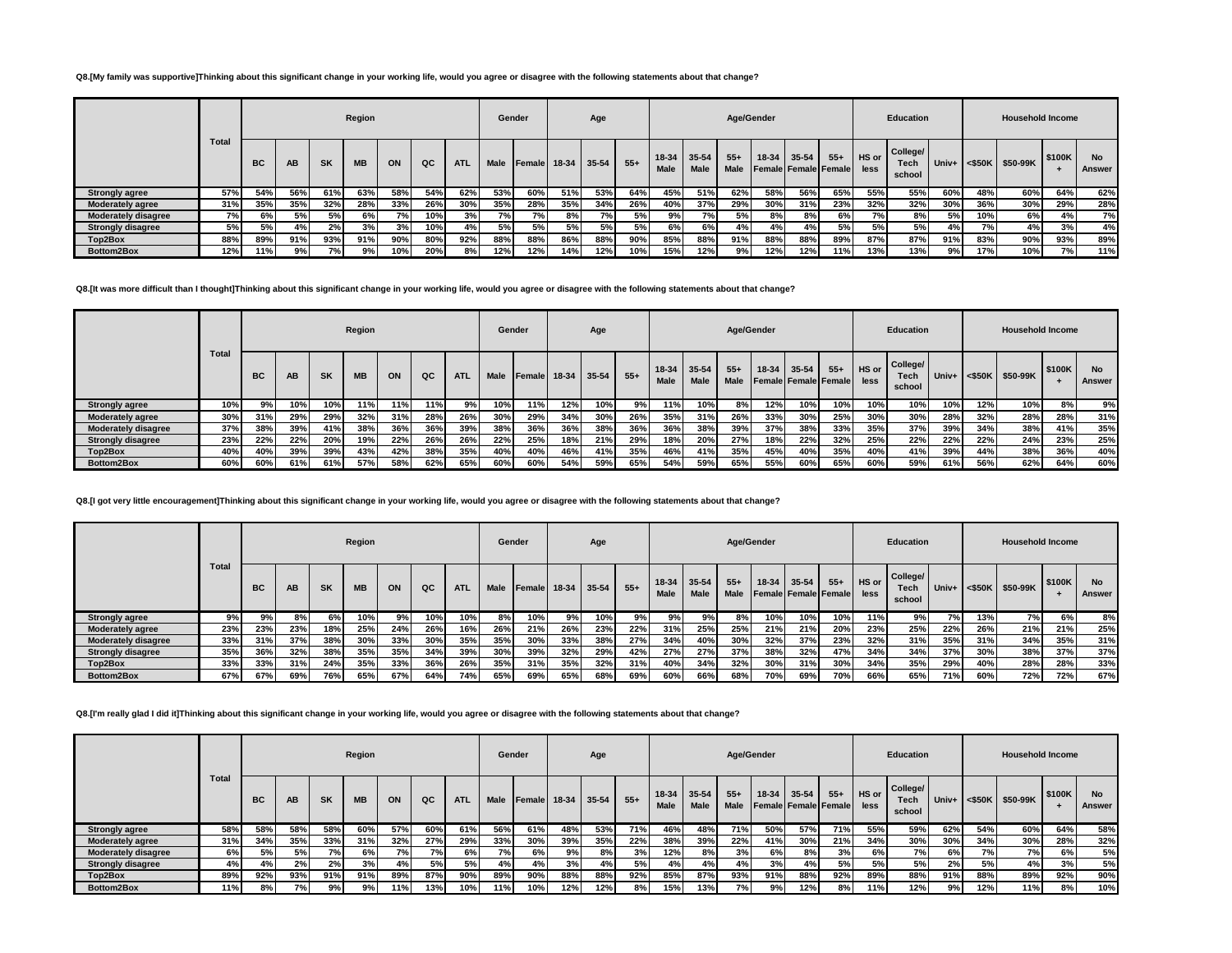|                    |                  |           |           |           | Region    |     |     |            | Gender |                         |     |      |       |                              |      |       | Age/Gender |                                                 |       |       | Education                   |     |     | <b>Household Income</b>           |        |        |
|--------------------|------------------|-----------|-----------|-----------|-----------|-----|-----|------------|--------|-------------------------|-----|------|-------|------------------------------|------|-------|------------|-------------------------------------------------|-------|-------|-----------------------------|-----|-----|-----------------------------------|--------|--------|
|                    | Total<br>workers | <b>BC</b> | <b>AB</b> | <b>SK</b> | <b>MB</b> | ON  | QC  | <b>ATL</b> |        | Male Female 18-34 35-54 |     |      | $55+$ | $18-34$ 35-54<br><b>Male</b> | Male | $55+$ |            | $18-34$ 35-54<br>Male Female Female Female less | $55+$ | HS or | College/<br>Tech.<br>school |     |     | $ $ Univ+ $ $ <\$50K $ $ \$50-99K | \$100K | Answer |
| <b>Sample Size</b> | 2577             | 391       | 271       | 189       | 149       | 841 | 609 | 166        | 1323   | 1254                    | 931 | 1187 | 459   | 508                          | 597  | 218   | 423        | 590                                             | 241   | 927   | 844                         | 806 | 752 | 839                               | 613    | 373    |

### **Q9.[Summary of Agree]Do you agree or disagree with each of the following statements?**

|                                                                                                 |              |           |     |           | Region    |     |     |            | Gender |                         |     | Age |       |                      |                      |               | Age/Gender |       |                                      |               | Education                         |     |     | <b>Household Income</b> |                     |                     |
|-------------------------------------------------------------------------------------------------|--------------|-----------|-----|-----------|-----------|-----|-----|------------|--------|-------------------------|-----|-----|-------|----------------------|----------------------|---------------|------------|-------|--------------------------------------|---------------|-----------------------------------|-----|-----|-------------------------|---------------------|---------------------|
|                                                                                                 | <b>Total</b> | <b>BC</b> | AB  | <b>SK</b> | <b>MB</b> | ON  | QC  | <b>ATL</b> |        | Male Female 18-34 35-54 |     |     | $55+$ | 18-34<br><b>Male</b> | 35-54<br><b>Male</b> | $55+$<br>Male | 18-34      | 35-54 | $55+$<br><b>Female Female Female</b> | HS or<br>less | College/<br><b>Tech</b><br>school |     |     | Univ+ <\$50K \$50-99K   | \$100K<br>$\ddot{}$ | <b>No</b><br>Answer |
| I often don't apply for jobs<br>I'm interested in because I<br>don't feel qualified for<br>them | 46%          | 47%       | 45% | 48%       | 42%       | 50% | 39% | 47%        | 44%    | 47%                     | 51% | 44% | 38%   | 48%                  | 45%                  | 36%           | 55%        | 44%   | 39%                                  | 48%           | 46%                               | 42% | 53% | 48%                     | 35%                 | 44%                 |
| I have made career<br>sacrifices for my family                                                  | 47%          | 51%       | 48% | 41%       | 50%       | 52% | 40% | 40%        | 48%    | 47%                     | 41% | 50% | 53%   | 45%                  | 50%                  | 50%           | 36%        | 51%   | 55%                                  | 44%           | 52%                               | 47% | 43% | 49%                     | 51%                 | 47%                 |
| I'm just not the type to<br>take a risk with my job                                             | 58%          | 51%       | 62% | 52%       | 67%       | 57% | 59% | 59%        | 55%    | 60%                     | 60% | 58% | 50%   | 59%                  | 57%                  | 43%           | 61%        | 60%   | 57%                                  | 63%           | 56%                               | 52% | 60% | 59%                     | 54%                 | 56%                 |
| A change might be nice,<br>but I wouldn't know how to<br>make it happen                         | 43%          | 39%       | 47% | 37%       | 44%       | 44% | 43% | 41%        | 44%    | 42%                     | 51% | 41% | 34%   | 50%                  | 41%                  | 36%           | 51%        | 41%   | 31%                                  | 49%           | 41%                               | 40% | 51% | 42%                     | 34%                 | 45%                 |
| I didn't really choose my<br>career, it just evolved                                            | 61%          | 63%       | 69% | 64%       | 60%       | 61% | 58% | 57%        | 60%    | 62%                     | 58% | 62% | 64%   | 60%                  | 60%                  | 61%           | 56%        | 64%   | 68%                                  | 70%           | 58%                               | 54% | 67% | 58%                     | 58%                 | 60%                 |
| I consider myself a career-<br>focused person                                                   | 57%          | 60%       | 55% | 52%       | 60%       | 57% | 57% | 55%        | 59%    | 55%                     | 65% | 53% | 51%   | 65%                  | 55%                  | 59%           | 65%        | 51%   | 44%                                  | 56%           | 56%                               | 60% | 53% | 57%                     | 62%                 | 58%                 |

#### **Q9.[Summary of Disagree]Do you agree or disagree with each of the following statements?**

|                                                                                                 |              |           |     |           | Region    |     |     |            |             | Gender       |     | Age   |       |                      |                      | Age/Gender    |           |       |                                      |               | <b>Education</b>                  |       |     | <b>Household Income</b> |        |                     |
|-------------------------------------------------------------------------------------------------|--------------|-----------|-----|-----------|-----------|-----|-----|------------|-------------|--------------|-----|-------|-------|----------------------|----------------------|---------------|-----------|-------|--------------------------------------|---------------|-----------------------------------|-------|-----|-------------------------|--------|---------------------|
|                                                                                                 | <b>Total</b> | <b>BC</b> | AB  | <b>SK</b> | <b>MB</b> | ON  | QC  | <b>ATL</b> | <b>Male</b> | Female 18-34 |     | 35-54 | $55+$ | 18-34<br><b>Male</b> | 35-54<br><b>Male</b> | $55+$<br>Male | $18 - 34$ | 35-54 | $55+$<br><b>Female Female Female</b> | HS or<br>less | College/<br><b>Tech</b><br>school | Univ+ |     | <\$50K \$50-99K         | \$100K | <b>No</b><br>Answer |
| I often don't apply for jobs<br>I'm interested in because I<br>don't feel qualified for<br>them | 54%          | 53%       | 55% | 52%       | 58%       | 50% | 61% | 53%        | 56%         | 53%          | 49% | 56%   | 62%   | 52%                  | 55%                  | 64%           | 45%       | 56%   | 61%                                  | 52%           | 54%                               | 58%   | 47% | 52%                     | 65%    | 56%                 |
| I have made career<br>sacrifices for my family                                                  | 53%          | 49%       | 52% | 59%       | 50%       | 48% | 60% | 60%        | 52%         | 53%          | 59% | 50%   | 47%   | 55%                  | 50%                  | 50%           | 64%       | 49%   | 45%                                  | 56%           | 48%                               | 53%   | 57% | 51%                     | 49%    | 53%                 |
| I'm just not the type to<br>take a risk with my job                                             | 42%          | 49%       | 38% | 48%       | 33%       | 43% | 41% | 41%        | 45%         | 40%          | 40% | 42%   | 50%   | 41%                  | 43%                  | 57%           | 39%       | 40%   | 43%                                  | 37%           | 44%                               | 48%   | 40% | 41%                     | 46%    | 44%                 |
| A change might be nice,<br>but I wouldn't know how to<br>make it happen                         | 57%          | 61%       | 53% | 63%       | 56%       | 56% | 57% | 59%        | 56%         | 58%          | 49% | 59%   | 66%   | 50%                  | 59%                  | 64%           | 49%       | 59%   | 69%                                  | 51%           | 59%                               | 60%   | 49% | 58%                     | 66%    | 55%                 |
| I didn't really choose my<br>career, it just evolved                                            | 39%          | 37%       | 31% | 36%       | 40%       | 39% | 42% | 43%        | 40%         | 38%          | 42% | 38%   | 36%   | 40%                  | 40%                  | 39%           | 44%       | 36%   | 32%                                  | 30%           | 42%                               | 46%   | 33% | 42%                     | 42%    | 40%                 |
| I consider myself a career-<br>focused person                                                   | 43%          | 40%       | 45% | 48%       | 40%       | 43% | 43% | 45%        | 41%         | 45%          | 35% | 47%   | 49%   | 35%                  | 45%                  | 41%           | 35%       | 49%   | 56%                                  | 44%           | 44%                               | 40%   | 47% | 43%                     | 38%    | 42%                 |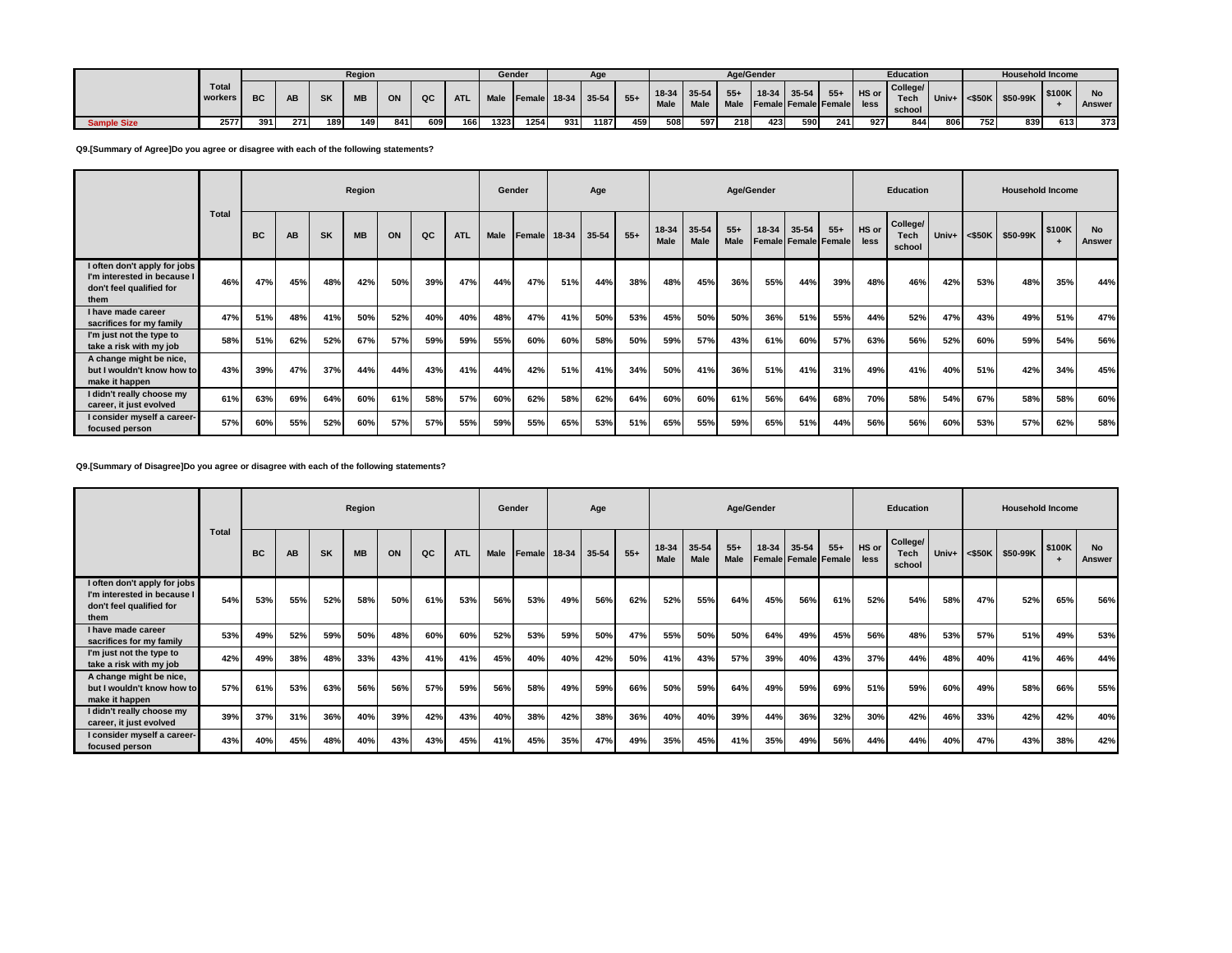### **Q9.[I often don't apply for jobs I'm interested in because I don't feel qualified for them]Do you agree or disagree with each of the following statements?**

|                            |       |           |           |           | Region    |     |     |            |             | Gender |       | Age   |       |               |                          |                      | Age/Gender |       |                                      |               | Education                         |       |           | <b>Household Income</b> |        |                     |
|----------------------------|-------|-----------|-----------|-----------|-----------|-----|-----|------------|-------------|--------|-------|-------|-------|---------------|--------------------------|----------------------|------------|-------|--------------------------------------|---------------|-----------------------------------|-------|-----------|-------------------------|--------|---------------------|
|                            | Total | <b>BC</b> | <b>AB</b> | <b>SK</b> | <b>MB</b> | ON  | QC  | <b>ATL</b> | <b>Male</b> | Female | 18-34 | 35-54 | $55+$ | 18-34<br>Male | $35 - 54$<br><b>Male</b> | $55+$<br><b>Male</b> | $18-34$    | 35-54 | $55+$<br><b>Female Female Female</b> | HS or<br>less | College/<br><b>Tech</b><br>school | Univ+ | $<$ \$50K | \$50-99K                | \$100K | <b>No</b><br>Answer |
| <b>Strongly agree</b>      | 13%   | 14%       | 13%       | 12%       | 12%       | 15% | 9%  | 14%        | 11%         | 14%    | 15%   | 12%   | 10%   | 13%           | 11%                      | 8%                   | 17%        | 13%   | 13%                                  | 16%           | 11%                               | 10%   | 17%       | 13%                     | 7%     | 13%                 |
| <b>Moderately agree</b>    | 33%   | 33%       | 32%       | 36%       | 29%       | 35% | 30% | 33%        | 33%         | 33%    | 37%   | 32%   | 27%   | 35%           | 33%                      | 28%                  | 39%        | 31%   | 26%                                  | 32%           | 35%                               | 32%   | 36%       | 34%                     | 28%    | 31%                 |
| <b>Moderately disagree</b> | 31%   | 31%       | 32%       | 30%       | 36%       | 31% | 32% | 29%        | 32%         | 30%    | 30%   | 33%   | 31%   | 34%           | 33%                      | 26%                  | 24%        | 33%   | 36%                                  | 31%           | 32%                               | 32%   | 30%       | 29%                     | 36%    | 32%                 |
| <b>Strongly disagree</b>   | 23%   | 22%       | 23%       | 22%       | 22%       | 19% | 29% | 24%        | 23%         | 23%    | 19%   | 23%   | 31%   | 18%           | 22%                      | 38%                  | 21%        | 23%   | 25%                                  | 21%           | 22%                               | 25%   | 18%       | 23%                     | 28%    | 24%                 |
| Top2Box                    | 46%   | 47%       | 45%       | 48%       | 42%       | 50% | 39% | 47%        | 44%         | 47%    | 51%   | 44%   | 38%   | 48%           | 45%                      | 36%                  | 55%        | 44%   | 39%                                  | 48%           | 46%                               | 42%   | 53%       | 48%                     | 35%    | 44%                 |
| Bottom2Box                 | 54%   | 53%       | 55%       | 52%       | 58%       | 50% | 61% | 53%        | 56%         | 53%    | 49%   | 56%   | 62%   | 52%           | 55%                      | 64%                  | 45%        | 56%   | 61%                                  | 52%           | 54%                               | 58%   | 47%       | 52%                     | 65%    | 56%                 |

#### **Q9.[I have made career sacrifices for my family]Do you agree or disagree with each of the following statements?**

|                            |       |     |     |     | Region    |     |     |            |             | Gender |       | Age       |       |               |                          |                      | Age/Gender |                                          |       |               | <b>Education</b>                  |            |     | <b>Household Income</b> |        |                     |
|----------------------------|-------|-----|-----|-----|-----------|-----|-----|------------|-------------|--------|-------|-----------|-------|---------------|--------------------------|----------------------|------------|------------------------------------------|-------|---------------|-----------------------------------|------------|-----|-------------------------|--------|---------------------|
|                            | Total | BC  | AB  | SK  | <b>MB</b> | ON  | QC  | <b>ATL</b> | <b>Male</b> | Female | 18-34 | $35 - 54$ | $55+$ | 18-34<br>Male | $35 - 54$<br><b>Male</b> | $55+$<br><b>Male</b> | 18-34      | $35 - 54$<br><b>Female Female Female</b> | $55+$ | HS or<br>less | College/<br><b>Tech</b><br>school | Univ+      |     | <\$50K \$50-99K         | \$100K | <b>No</b><br>Answer |
| <b>Strongly agree</b>      | 15%   | 15% | 13% | 17% | 16%       | 17% | 12% | 15%        | 13%         | 16%    | 11%   | 16%       | 20%   | 11%           | 14%                      | 18%                  | 10%        | 18%                                      | 23%   | 13%           | 16%                               | <b>16%</b> | 14% | 15%                     | 15%    | 15%                 |
| <b>Moderately agree</b>    | 33%   | 35% | 34% | 25% | 34%       | 36% | 29% | 25%        | 35%         | 31%    | 30%   | 34%       | 33%   | 34%           | 36%                      | 33%                  | 27%        | 33%                                      | 33%   | 31%           | 36%                               | 32%        | 28% | 34%                     | 37%    | 32%                 |
| <b>Moderately disagree</b> | 30%   | 25% | 30% | 39% | 30%       | 28% | 31% | 38%        | 32%         | 28%    | 32%   | 28%       | 29%   | 33%           | 29%                      | 34%                  | 31%        | 27%                                      | 24%   | 30%           | 28%                               | 31%        | 31% | 30%                     | 28%    | 28%                 |
| <b>Strongly disagree</b>   | 23%   | 24% | 22% | 20% | 19%       | 19% | 29% | 22%        | 20%         | 25%    | 27%   | 21%       | 18%   | 22%           | 21%                      | 15%                  | 33%        | 22%                                      | 20%   | 26%           | 20%                               | 22%        | 26% | 20%                     | 20%    | 24%                 |
| Top2Box                    | 47%   | 51% | 48% | 41% | 50%       | 52% | 40% | 40%        | 48%         | 47%    | 41%   | 50%       | 53%   | 45%           | 50%                      | 50%                  | 36%        | 51%                                      | 55%   | 44%           | 52%                               | 47%        | 43% | 49%                     | 51%    | 47%                 |
| Bottom2Box                 | 53%   | 49% | 52% | 59% | 50%       | 48% | 60% | 60%        | 52%         | 53%    | 59%   | 50%       | 47%   | 55%           | 50%                      | 50%                  | 64%        | 49%                                      | 45%   | 56%           | 48%                               | 53%        | 57% | 51%                     | 49%    | 53%                 |

### **Q9.[I'm just not the type to take a risk with my job]Do you agree or disagree with each of the following statements?**

 $\mathbb{R}^2$ 

|                            |              |           |     |     | Region    |     |     |            | Gender      |                |             | Age |            |                            |             |                      | Age/Gender |           |                                      |                 | <b>Education</b>           |       |           | <b>Household Income</b> |        |                     |
|----------------------------|--------------|-----------|-----|-----|-----------|-----|-----|------------|-------------|----------------|-------------|-----|------------|----------------------------|-------------|----------------------|------------|-----------|--------------------------------------|-----------------|----------------------------|-------|-----------|-------------------------|--------|---------------------|
|                            | <b>Total</b> | <b>BC</b> | AB  | SK  | <b>MB</b> | ON  | QC  | <b>ATL</b> | <b>Male</b> | <b>IFemale</b> | 18-34 35-54 |     | $55+$      | 18-34 35-54<br><b>Male</b> | <b>Male</b> | $55+$<br><b>Male</b> | $18-34$    | $35 - 54$ | $55+$<br><b>Female Female Female</b> | I HS or<br>less | College/<br>Tech<br>school | Univ+ | $<$ \$50K | \$50-99K                | \$100K | <b>No</b><br>Answer |
| <b>Strongly agree</b>      | 13%          | 12%       | 13% | 16% | 14%       | 13% | 14% | 12%        | 11%         | 15%            | 12%         | 14% | 15%        | 10%                        | 13%         | 10%                  | 15%        | 15%       | 19%                                  | 17%             | 12%                        | 10%   | 13%       | 14%                     | 12%    | 15%                 |
| <b>Moderately agree</b>    | 44%          | 39%       | 49% | 36% | 53%       | 44% | 45% | 47%        | 44%         | 44%            | 48%         | 45% | 36%        | 49%                        | 44%         | 34%                  | 47%        | 45%       | 38%                                  | 46%             | 44%                        | 42%   | 47%       | 45%                     | 42%    | 41%                 |
| <b>Moderately disagree</b> | 30%          | 32%       | 28% | 37% | 25%       | 31% | 30% | 32%        | 32%         | 29%            | 30%         | 30% | 31%        | 31%                        | 33%         | 33%                  | 29%        | 28%       | 29%                                  | 28%             | 30%                        | 33%   | 31%       | 30%                     | 30%    | 30%                 |
| <b>Strongly disagree</b>   | 12%          | 17%       | 10% | 11% | 9%        | 12% | 11% | 9%         | 13%         | 12%            | 10%         | 11% | <b>18%</b> | 11%                        | 10%         | 24%                  | 9%         | 12%       | 14%                                  | 9%              | 13%                        | 14%   | 10%       | 11%                     | 15%    | 14%                 |
| Top2Box                    | 58%          | 51%       | 62% | 52% | 67%       | 57% | 59% | 59%        | 55%         | 60%            | 60%         | 58% | 50%        | 59%                        | 57%         | 43%                  | 61%        | 60%       | 57%                                  | 63%             | 56%                        | 52%   | 60%       | 59%                     | 54%    | 56%                 |
| Bottom2Box                 | 42%          | 49%       | 38% | 48% | 33%       | 43% | 41% | 41%        | 45%         | 40%            | 40%         | 42% | 50%        | 41%                        | 43%         | 57%                  | 39%        | 40%       | 43%                                  | 37%             | 44%                        | 48%   | 40%       | 41%                     | 46%    | 44%                 |

### **Q9.[A change might be nice, but I wouldn't know how to make it happen]Do you agree or disagree with each of the following statements?**

|                            |       |           |           |           | Region    |     |     |            | Gender      |               |       | Age       |       |                        |                          | Age/Gender    |       |                                          |       |               | <b>Education</b>           |       |     | <b>Household Income</b> |        |                     |
|----------------------------|-------|-----------|-----------|-----------|-----------|-----|-----|------------|-------------|---------------|-------|-----------|-------|------------------------|--------------------------|---------------|-------|------------------------------------------|-------|---------------|----------------------------|-------|-----|-------------------------|--------|---------------------|
|                            | Total | <b>BC</b> | <b>AB</b> | <b>SK</b> | <b>MB</b> | ON  | QC  | <b>ATL</b> | <b>Male</b> | <b>Female</b> | 18-34 | $35 - 54$ | $55+$ | $18-34$<br><b>Male</b> | $35 - 54$<br><b>Male</b> | $55+$<br>Male | 18-34 | $35 - 54$<br><b>Female Female Female</b> | $55+$ | HS or<br>less | College/<br>Tech<br>school | Univ+ |     | <\$50K \$50-99K         | \$100K | <b>No</b><br>Answer |
| <b>Strongly agree</b>      | 10%   | 10%       | 12%       | 8%        | 9%        | 10% | 10% | 12%        | 11%         | 10%           | 13%   | 9%        | 7%    | 13%                    | 9%                       | 9%            | 12%   | 10%                                      | 6% l  | 14%           | 8%                         | 8%    | 15% | 9%                      | 7%     | 11%                 |
| <b>Moderately agree</b>    | 33%   | 30%       | 35%       | 30%       | 35%       | 34% | 34% | 29%        | 33%         | 32%           | 38%   | 32%       | 26%   | 37%                    | 32%                      | 27%           | 38%   | 31%                                      | 25%   | 35%           | 32%                        | 31%   | 36% | 34%                     | 27%    | 34%                 |
| <b>Moderately disagree</b> | 36%   | 39%       | 36%       | 36%       | 40%       | 36% | 35% | 37%        | 37%         | 36%           | 33%   | 39%       | 34%   | 34%                    | 41%                      | 30%           | 32%   | 38%                                      | 38%   | 32%           | 38%                        | 39%   | 32% | 38%                     | 39%    | 36%                 |
| <b>Strongly disagree</b>   | 21%   | 21%       | 17%       | 26%       | 16%       | 20% | 22% | 22%        | 19%         | 22%           | 16%   | 20%       | 32%   | 15%                    | 18%                      | 34%           | 17%   | 21%                                      | 31%   | 19%           | 21%                        | 21%   | 17% | 20%                     | 27%    | 19%                 |
| Top2Box                    | 43%   | 39%       | 47%       | 37%       | 44%       | 44% | 43% | 41%        | 44%         | 42%           | 51%   | 41%       | 34%   | 50%                    | 41%                      | 36%           | 51%   | 41%                                      | 31%   | 49%           | 41%                        | 40%   | 51% | 42%                     | 34%    | 45%                 |
| Bottom2Box                 | 57%   | 61%       | 53%       | 63%       | 56%       | 56% | 57% | 59%        | 56%         | 58%           | 49%   | 59%       | 66%   | 50% l                  | 59%                      | 64%           | 49%   | 59%                                      | 69%   | 51%           | 59%                        | 60%   | 49% | 58%                     | 66%    | 55%                 |